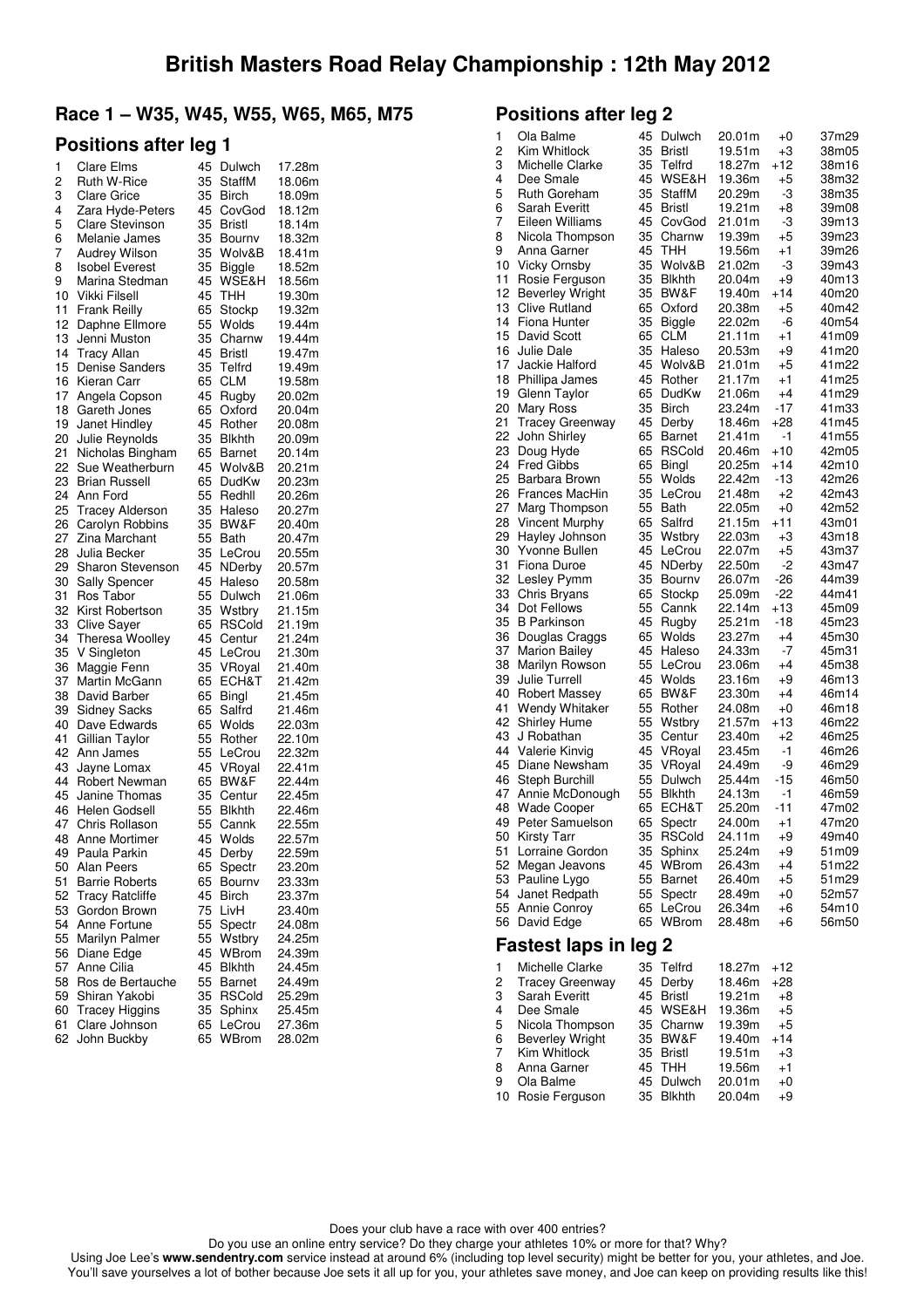### **Positions after leg 3**

| 1  | Kate Ramsey            | 35 | Charnw           | 18.13m | $+7$  | 57m36   |
|----|------------------------|----|------------------|--------|-------|---------|
| 2  | Amanda Dalkins         | 35 | Telfrd           | 19.41m | $+1$  | 57m57   |
| 3  | Debbie Hope            | 35 | StaffM           | 19.42m | +2    | 58m17   |
| 4  | Ange Oritsejafor       | 45 | Dulwch           | 21.01m | -3    | 58m30   |
| 5  | Paula Fudge            | 45 | <b>WSE&amp;H</b> | 20.18m | $-1$  | 58m50   |
| 6  | Clare Joliffe          | 45 | <b>Bristl</b>    | 19.57m | $+0$  | 59m05   |
| 7  | Dave Parsons           | 65 | Oxford           | 18.41m | +6    | 59m23   |
| 8  | Jayne Mumford          | 45 | CovGod           | 20.12m | -1    | 59m25   |
| 9  | Pippa Major            | 45 | тнн              | 20.03m | $+0$  | 59m29   |
| 10 | Sarah Wetherill        | 35 | BW&F             | 20.36m | $+2$  | 1h00m56 |
| 11 | Kate Pratten           | 35 | <b>Blkhth</b>    | 20.46m | $+0$  | 1h00m59 |
| 12 | Les Haynes             | 65 | Bingl            | 19.41m | $+12$ | 1h01m51 |
| 13 | Zoe Luscombe           | 35 | <b>Biggle</b>    | 21.23m | $+1$  | 1h02m17 |
| 14 | Malcolm Pillar         | 65 | DudKw            | 20.56m | +5    | 1h02m25 |
| 15 | <b>Ted Orrell</b>      | 65 | CLM              | 21.44m | +0    | 1h02m53 |
| 16 | Jane Coker             | 45 | LeCrou           | 19.21m | $+14$ | 1h02m58 |
| 17 | Jane Morley            | 55 | Wolds            | 20.55m |       | 1h03m21 |
|    |                        |    |                  |        | +8    |         |
| 18 | Reg Phipps             | 65 | <b>RSCold</b>    | 21.21m | +5    | 1h03m26 |
| 19 | John Owen              | 65 | Barnet           | 21.36m | $+3$  | 1h03m31 |
| 20 | Joanne Tucker          | 35 | LeCrou           | 21.04m | $+6$  | 1h03m47 |
| 21 | <b>Marion Peak</b>     | 35 | <b>Birch</b>     | 22.41m | $-1$  | 1h04m14 |
| 22 | <b>Thelma Powell</b>   | 35 | Wolv&B           | 24.41m | $-12$ | 1h04m24 |
| 23 | Nina Haque             | 45 | Rother           | 23.03m | -5    | 1h04m28 |
| 24 | Ann Barker             | 45 | NDerby           | 21.01m | $+7$  | 1h04m48 |
| 25 | Sam Morton             | 35 | Haleso           | 23.29m | -9    | 1h04m49 |
| 26 | Eric Normansell        | 65 | Stockp           | 20.28m | $+7$  | 1h05m09 |
| 27 | Carrie Creamer         | 45 | Wolv&B           | 23.56m | $-10$ | 1h05m18 |
| 28 | Victoria Howlett       | 35 | Wstbry           | 22.02m | $+1$  | 1h05m20 |
| 29 | <b>Lindsey Dow</b>     | 55 | Bath             | 22.41m | -2    | 1h05m33 |
| 30 | <b>Cath Williams</b>   | 45 | Rugby            | 20.57m | $+5$  | 1h06m20 |
| 31 | <b>Robert Towell</b>   | 65 | Salfrd           | 24.07m | -3    | 1h07m08 |
| 32 | <b>Claire Steward</b>  | 55 | Dulwch           | 21.16m | $+14$ | 1h08m06 |
| 33 | Edwina Turner          | 55 | LeCrou           | 22.31m | $+5$  | 1h08m09 |
| 34 | Joanne Edwards         | 45 | VRoyal           | 21.43m | $+10$ | 1h08m09 |
| 35 | Andre Deathridge       | 35 | <b>RSCold</b>    | 19.11m | $+15$ | 1h08m51 |
| 36 | Angela Vince           | 35 | Bourny           | 24.46m | -4    | 1h09m25 |
| 37 | <b>Ellen Ambrose</b>   | 45 | Haleso           | 24.00m | $+0$  | 1h09m31 |
| 38 | John Bradley           | 65 | BW&F             | 23.36m | $+2$  | 1h09m50 |
| 39 | <b>Barry Freer</b>     | 65 | Wolds            | 25.01m | -3    | 1h10m31 |
| 40 | Jennifer Horan         | 55 | Rother           | 25.20m | $+1$  | 1h11m38 |
| 41 | Diane Sylvester        | 35 | Centur           | 25.15m | +2    | 1h11m40 |
| 42 | Eithne Noonan          | 55 | Wstbry           | 25.21m | $+0$  | 1h11m43 |
| 43 | Susan Green            | 45 | Wolds            | 25.38m | -4    | 1h11m51 |
| 44 | <b>Carole Williams</b> | 35 | VRoyal           | 26.10m | $+1$  | 1h12m39 |
| 45 | Kenny Black            | 65 | Spectr           | 25.21m | $+4$  | 1h12m41 |
| 46 | Maz Turner             | 55 | <b>Blkhth</b>    | 28.09m | +1    | 1h15m08 |
| 47 | Ruth Blackwood         | 45 | WBrom            | 26.14m | $+5$  | 1h17m36 |
| 48 | Julie Cozens           | 35 | Sphinx           | 27.16m | +3    | 1h18m25 |
| 49 | <b>Maureen Shirley</b> | 55 | Barnet           | 27.30m | $+4$  | 1h18m59 |
| 50 | Steph Charman          | 55 | Spectr           | 28.21m | $+4$  | 1h21m18 |
| 51 | <b>Trevor West</b>     | 65 | ECH&T            | 35.02m | -3    | 1h22m04 |
| 52 | <b>Ruth Collishaw</b>  | 65 | LeCrou           | 29.35m | +3    | 1h23m45 |

### **Fastest laps in leg 3**

| 1 | Kate Ramsey      | 35 Charnw | 18.13m | $+7$  |
|---|------------------|-----------|--------|-------|
| 2 | Dave Parsons     | 65 Oxford | 18.41m | $+6$  |
| 3 | Andre Deathridge | 35 RSCold | 19.11m | $+15$ |
| 4 | Jane Coker       | 45 LeCrou | 19.21m | $+14$ |
| 5 | Amanda Dalkins   | 35 Telfrd | 19.41m | $+1$  |
| 6 | Les Haynes       | 65 Bingl  | 19.41m | $+12$ |
| 7 | Debbie Hope      | 35 StaffM | 19.42m | $+2$  |
| 8 | Clare Joliffe    | 45 Bristl | 19.57m | $+0$  |
| 9 | Pippa Major      | 45 THH    | 20.03m | $+0$  |
|   | 10 Jayne Mumford | 45 CovGod | 20.12m | $-1$  |
|   |                  |           |        |       |

#### **Positions after leg 4**

| 1                     | Claire Martin           |    | 35 Telfrd     | 17.23m | $+1$  | 1h15m20 |  |
|-----------------------|-------------------------|----|---------------|--------|-------|---------|--|
| 2                     | <b>Clare McKittrick</b> | 35 | Charnw        | 18.27m | -1    | 1h16m03 |  |
| 3                     | Kerry Marchant          | 35 | StaffM        | 18.49m | $+0$  | 1h17m06 |  |
| 4                     | <b>Juliet Nayler</b>    | 35 | <b>Biggle</b> | 18.41m | $+9$  | 1h20m58 |  |
| 5                     | Karen Dunford           | 35 | BW&F          | 22.11m | $+5$  | 1h23m07 |  |
| 6                     | C Jones-Baldock         | 35 | <b>Blkhth</b> | 22.34m | $+5$  | 1h23m33 |  |
| 7                     | Helen Jessop            | 35 | LeCrou        | 19.54m | $+13$ | 1h23m41 |  |
| 8                     | Val Carter              | 35 | <b>Birch</b>  | 20.38m | $+13$ | 1h24m52 |  |
| 9                     | Sarah Tucker            | 35 | Wstbry        | 23.25m | $+19$ | 1h28m45 |  |
| 10                    | Anna Cosimetti          | 35 | Haleso        | 24.17m | $+15$ | 1h29m06 |  |
| 11                    | Jacky Thorn             | 35 | VRoyal        | 19.24m | $+33$ | 1h32m03 |  |
|                       | 12 Kathryn Doudican     | 35 | Bourny        | 22.37m | $+21$ | 1h33m02 |  |
| 13                    | Lucy Greswell           | 35 | Centur        | 21.38m | $+27$ | 1h33m18 |  |
|                       | 14 Tamara Savage        | 35 | <b>RSCold</b> | 25.54m | $+23$ | 1h34m45 |  |
|                       | 15 Jackie Stuart        |    | 35 Sphinx     | 23.19m | $+35$ | 1h41m44 |  |
| Fastest laps in leg 4 |                         |    |               |        |       |         |  |
|                       |                         |    |               |        |       |         |  |

| <b>Claire Martin</b>    |  | 17.23m                                                                                                                      | $+1$  |
|-------------------------|--|-----------------------------------------------------------------------------------------------------------------------------|-------|
| <b>Clare McKittrick</b> |  | 18.27m                                                                                                                      | $-1$  |
| <b>Juliet Nayler</b>    |  | 18.41m                                                                                                                      | $+9$  |
| Kerry Marchant          |  | 18.49m                                                                                                                      | $+0$  |
| Jacky Thorn             |  | 19.24m                                                                                                                      | $+33$ |
| Helen Jessop            |  | 19.54m                                                                                                                      | $+13$ |
| Val Carter              |  | 20.38m                                                                                                                      | $+13$ |
| Karen Dunford           |  | 22.11m                                                                                                                      | $+5$  |
| C Jones-Baldock         |  | 22.34m                                                                                                                      | $+5$  |
| 10 Jackie Stuart        |  | 23.19m                                                                                                                      | $+35$ |
|                         |  | 35 Telfrd<br>35 Charnw<br>35 Biggle<br>35 StaffM<br>35 VRoyal<br>35 LeCrou<br>35 Birch<br>35 BW&F<br>35 Blkhth<br>35 Sphinx |       |

#### **Overall Fastest W35**

| 1: Claire Martin | 35 Telfrd | $17.23m + 1$ |
|------------------|-----------|--------------|
| 2: Ruth W-Rice   | 35 StaffM | $18.06m + 0$ |
| 3: Clare Grice   | 35 Birch  | $18.09m + 0$ |

#### **Overall Fastest W45**

| 1: Clare Elms       | 45 Dulwch | $17.28m + 0$  |
|---------------------|-----------|---------------|
| 2: Zara Hyde-Peters | 45 CovGod | $18.12m + 0$  |
| 3: Tracey Greenway  | 45 Derby  | $18.46m + 28$ |

#### **Overall Fastest W55**

| 1: Daphne Ellmore | 55 Wolds  | $19.44m + 0$ |
|-------------------|-----------|--------------|
| 2: Ann Ford       | 55 Redhll | $20.26m + 0$ |
| 3: Zina Marchant  | 55 Bath   | $20.47m + 0$ |

#### **Overall Fastest W65**

| 1: Annie Conroy   |  | 65 LeCrou 26.34m | $+6$ |
|-------------------|--|------------------|------|
| 2: Clare Johnson  |  | 65 LeCrou 27.36m |      |
| 3: Ruth Collishaw |  | 65 LeCrou 29.35m | $+3$ |

#### **Overall Fastest M65**

| 1: Dave Parsons | 65 Oxford | $18.41m + 6$  |
|-----------------|-----------|---------------|
| 2: Frank Reilly | 65 Stockp | $19.32m + 0$  |
| 3: Les Haynes   | 65 Binal  | $19.41m + 12$ |
|                 |           |               |

#### **Overall Fastest M75**

| 53 Gordon Brown | 75 LivH | 23.40m |
|-----------------|---------|--------|
|                 |         |        |

Does your club have a race with over 400 entries?

Do you use an online entry service? Do they charge your athletes 10% or more for that? Why?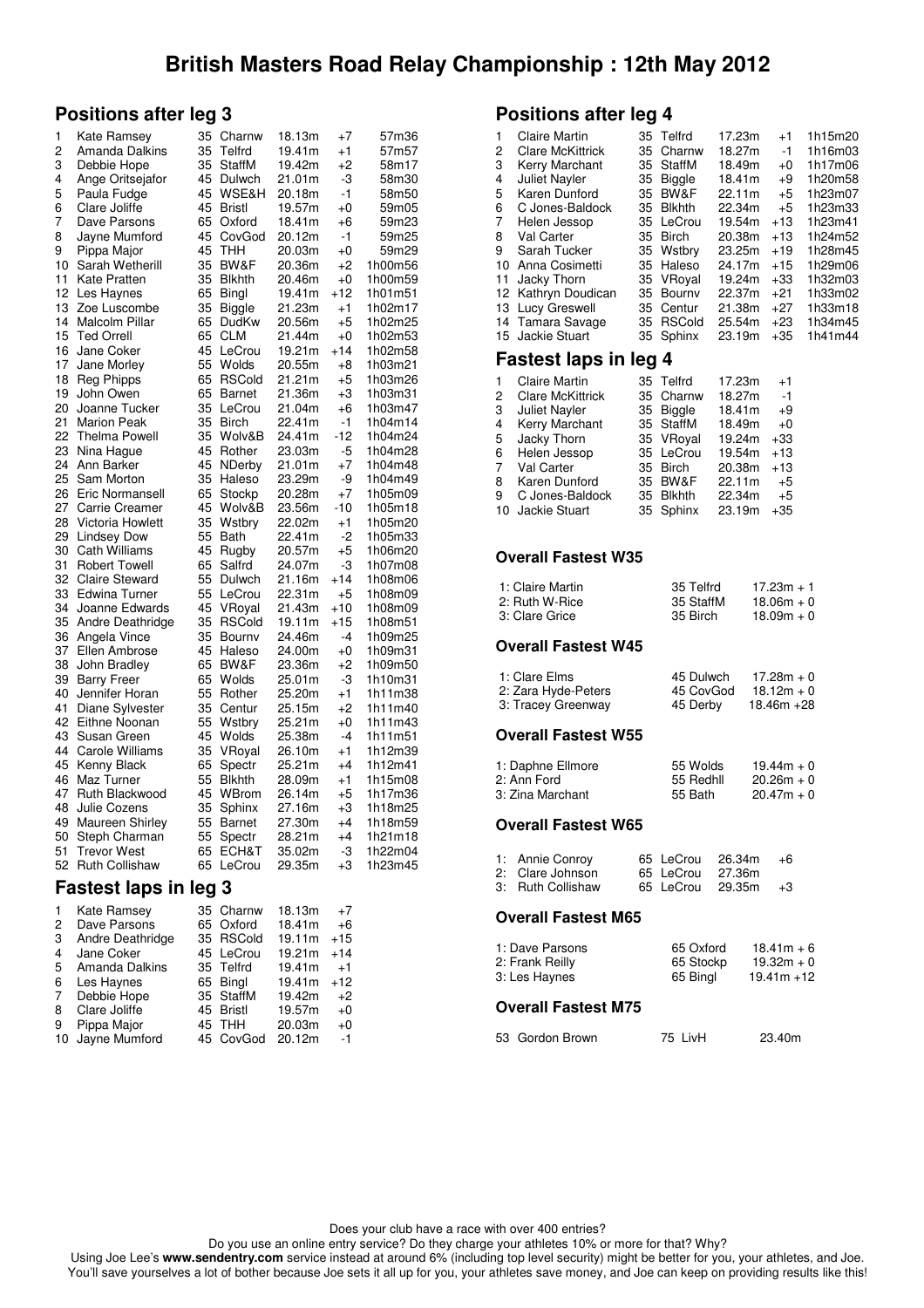### **Race 2 – M35, M45, M55**

### **Positions after leg 1**

| 1        | Gordon Lee                              | 45       | LeiCor                 | 15.13m           |
|----------|-----------------------------------------|----------|------------------------|------------------|
| 2        | Paul Ward                               | 45       | Telfrd                 | 15.19m           |
| 3<br>4   | Martin Cox<br>Nick Corker               | 35<br>35 | Salfrd<br>RSCold       | 15.21m<br>15.32m |
| 5        | Neil Wilkinson                          | 35       | Morpth                 | 15.43m           |
| 6        | Paul Thompson                           | 35       | Bournv                 | 15.50m           |
| 7        | Phil Clamp                              | 35       | Tipton                 | 15.53m           |
| 8        | <b>Ashley Miles</b>                     | 35       | Sphinx                 | 15.54m           |
| 9        | Julian Baker                            | 35       | LeCrou                 | 15.59m           |
| 10       | Charlie Thomson                         | 35       | RonHll                 | 16.00m           |
| 11       | Paddy Allaway                           | 35       | BRAT                   | 16.08m           |
| 12<br>13 | David Hamilton<br>Keith Ewing           | 35<br>45 | SptWoo<br>Blkhth       | 16.10m<br>16.12m |
| 14       | <b>Lloyd Collins</b>                    | 35       | Wells                  | 16.13m           |
| 15       | David Blackman                          | 45       | Soton                  | 16.17m           |
| 16       | David Coales                            | 35       | Bath                   | 16.17m           |
| 17       | Simon Johnson                           | 45       | Bingl                  | 16.22m           |
| 18       | Dave Symons                             | 35       | THH                    | 16.24m           |
| 19       | Steve Cooper                            | 35       | <b>Blkhth</b>          | 16.32m           |
| 20<br>21 | John Cullen                             | 35<br>35 | Birchf                 | 16.33m           |
| 22       | Robin Hope<br>Paul Hilton               | 35       | StaffM<br>TyneBr       | 16.40m<br>16.43m |
| 23       | John Comrie                             | 45       | Rother                 | 16.46m           |
| 24       | Gary Thomas                             | 35       | Wolds                  | 16.49m           |
| 25       | Steve Hallas                            | 35       | PrestH                 | 16.50m           |
| 26       | Jeremy Forshew                          | 45       | leCrou                 | 16.53m           |
| 27       | <b>Graham Ratcliffe</b>                 | 55       | Wirral                 | 16.54m           |
| 28       | <b>Walter Edgar</b>                     | 45<br>35 | RonHll                 | 17.03m           |
| 29<br>30 | Mat Allen<br>Jeremy Hogan               | 45       | Haleso<br><b>Brstl</b> | 17.05m<br>17.10m |
| 31       | lan Pincher                             | 45       | Wolv&B                 | 17.13m           |
| 32       | I Satterthwaite                         | 35       | Centur                 | 17.18m           |
| 33       | John Knibb                              | 45       | Derby                  | 17.18m           |
| 34       | <b>Trevor Rayner</b>                    | 45       | Salfd                  | 17.23m           |
| 35       | Chris Bailey                            | 35       | Highgt                 | 17.23m           |
| 36<br>37 | <b>Tony Hinchley</b>                    | 45<br>45 | RSCold                 | 17.25m<br>17.25m |
| 38       | Howard Anderson<br>Gary Whitehouse      | 35       | CovGod<br>WBrom        | 17.26m           |
| 39       | Phil Huxley                             | 55       | Oxford                 | 17.38m           |
| 40       | Kevin Hesketh                           | 55       | PrestH                 | 17.38m           |
| 41       | David McNeil                            | 45       | BRAT                   | 17.43m           |
| 42       | Stephen Robinson                        | 45       | ECH&T                  | 17.43m           |
| 43       | Heine van Zyl                           | 45<br>55 | Oxford                 | 17.44m           |
| 44<br>45 | Tom Hutchison<br>Nicholas Brown         | 55       | Bath<br>Dulwch         | 17.57m<br>17.59m |
| 46       | <b>Neil Dutton</b>                      | 35       | Wakef                  | 18.01m           |
| 47       | Tom Annable                             | 45       | VRoyal                 | 18.03m           |
| 48       | Len Best                                | 55       | Stockp                 | 18.08m           |
| 49       | Desmond Michael                         | 55       | Barnet                 | 18.10m           |
| 50       | Daniel Wilson                           | 45       | Bournv                 | 18.13m           |
| 51<br>52 | Steve Bennett<br><b>Edward Bolland</b>  | 45<br>35 | NDerby<br>Wolv&B       | 18.17m<br>18.17m |
| 53       | Mark Farnell                            | 45       | Tipton                 | 18.19m           |
| 54       | David Daniels                           | 55       | Cobra                  | 18.24m           |
| 55       | Robert Tintinger                        | 55       | Rother                 | 18.28m           |
| 56       | Nigel Arlidge                           | 35       | CovGod                 | 18.29m           |
| 57       | Stephen Smythe                          | 45       | Dulwch                 | 18.33m           |
| 58<br>59 | Nicholas Duggan<br><b>Steve Green</b>   | 55<br>55 | Sheff<br><b>CLM</b>    | 18.34m<br>18.49m |
| 60       | John Bertenshaw                         | 55       | Wesham                 | 18.50m           |
| 61       | Sandy Johnston                          | 55       | LeCrou                 | 18.50m           |
| 62       | Alan Grice                              | 55       | Tipton                 | 18.54m           |
| 63       | Mark Salter                             | 55       | Wolds                  | 18.58m           |
| 64       | David Brailsford                        | 55       | Wakefd                 | 18.58m           |
| 65       | Melvin Edwards                          | 45       | Haleso                 | 19.04m           |
| 66<br>67 | <b>Stuart Williams</b><br>Paul Williams | 45<br>55 | <b>BWF</b><br>SLond    | 19.12m<br>19.21m |
| 68       | John Clarke                             | 55       | VRoyal                 | 19.27m           |
| 69       | R Derbyshire                            | 55       | Salfrd                 | 19.35m           |
| 70       | David Jones                             | 55       | WBrom                  | 19.38m           |
| 71       | Rhodri Davies                           | 55       | THH                    | 20.10m           |
| 72       | Paul Williams                           | 55       | StaffM                 | 20.13m           |
| 73<br>74 | Les Morton<br>Aidan Naughton            | 45<br>45 | Sheff<br>Wstbry        | 20.18m<br>20.33m |
|          |                                         |          |                        |                  |

| 75       | Karl Morris                              | 35       | Telfrd                  | 21.11m           |               |                |
|----------|------------------------------------------|----------|-------------------------|------------------|---------------|----------------|
| 76<br>77 | <b>Peter Stark</b><br><b>Gary Turner</b> | 55<br>45 | Wolv&B<br>Centur        | 21.33m<br>22.35m |               |                |
| 78       | Alan Britton                             | 55       | <b>Birchf</b>           | 22.58m           |               |                |
|          | 79 Peter Cooke                           | 45       | Wesham                  | 23.17m           |               |                |
|          | <b>Positions after leg 2</b>             |          |                         |                  |               |                |
| 1        | David Lockett                            | 35       | Salfrd                  | 16.03m           | $+2$          | 31m24          |
| 2        | Rob Sheen                                | 45       | LeiCor                  | 16.30m           | $-1$<br>$+6$  | 31m43          |
| 3<br>4   | <b>Chris Cobbold</b><br>Jon James        | 35<br>35 | LeCrou<br>Wells         | 15.46m<br>15.54m | +10           | 31m45<br>32m07 |
| 5        | <b>Mark Bridges</b>                      | 35       | <b>RSCold</b>           | 16.41m           | $-1$          | 32m13          |
| 6        | Greg Hastie                              | 35       | RonHll                  | 16.20m           | $+4$          | 32m20          |
| 7        | <b>Paul Waterston</b>                    | 35       | Morpth                  | 16.40m           | -2            | 32m23          |
| 8        | Mark Lawlor                              | 35       | <b>BRAT</b>             | 16.18m           | $+3$          | 32m26          |
| 9<br>10  | Rich O'Sullivan<br>John Garmson          | 35<br>45 | Tipton<br>Telfrd        | 16.44m<br>17.28m | -2<br>-8      | 32m37<br>32m47 |
| 11       | Sean Rose                                | 35       | Bourny                  | 17.11m           | -5            | 33m01          |
| 12       | <b>Stewart McDonald</b>                  | 45       | Bingl                   | 16.39m           | $+5$          | 33m01          |
| 13       | Jonathan Green                           | 35       | PrestH                  | 16.17m           | +12           | 33m07          |
| 14       | <b>Justin Smith</b>                      | 35       | Sphinx                  | 17.16m           | -6            | 33m10          |
| 15<br>16 | Jon Grainger<br>Mike Jacobs              | 45<br>45 | Soton<br><b>Brstl</b>   | 17.19m<br>16.30m | $+0$<br>$+14$ | 33m36<br>33m40 |
| 17       | Jerry Watson                             | 35       | THH                     | 17.36m           | $+1$          | 34m00          |
| 18       | <b>Connolly Meagher</b>                  | 35       | <b>Birchf</b>           | 17.42m           | $+2$          | 34m15          |
| 19       | Russell Parkin                           | 45       | Derby                   | 16.59m           | +14           | 34m17          |
| 20       | Alex Davidson                            | 35       | Highgt                  | 16.56m           | +15           | 34m19          |
| 21<br>22 | <b>Steve Marklew</b><br>Rob Webster      | 45<br>45 | <b>RSCold</b><br>Oxford | 17.02m<br>16.46m | $+15$<br>+21  | 34m27<br>34m30 |
| 23       | Nigel Share                              | 45       | Wolv&B                  | 17.25m           | +8            | 34m38          |
| 24       | Dave Daniels                             | 35       | TyneBr                  | 17.57m           | -2            | 34m40          |
| 25       | Nick Murphy                              | 45       | <b>BRAT</b>             | 17.00m           | $+16$         | 34m43          |
| 26       | <b>Terry Eastwood</b>                    | 45       | Rother                  | 18.01m           | -3            | 34m47          |
| 27<br>28 | Keith Lunt<br>Neil Ayrton                | 35<br>45 | SptWoo<br><b>Blkhth</b> | 18.39m<br>18.44m | -15<br>-15    | 34m49<br>34m56 |
| 29       | <b>Tony Tuohy</b>                        | 45       | Dulwch                  | 16.28m           | $+28$         | 35m01          |
| 30       | <b>Paul Coker</b>                        | 45       | leCrou                  | 18.15m           | $-4$          | 35m08          |
| 31       | Vince Clisham                            | 45       | CovGod                  | 17.48m           | +6            | 35m13          |
| 32       | Mark Seed                                | 45       | Salfd                   | 17.53m           | $+2$          | 35m16          |
| 33<br>34 | Colin Feechan<br>Peter McNamara          | 45<br>35 | RonHll<br>Wakef         | 18.16m<br>17.21m | -5<br>+12     | 35m19<br>35m22 |
| 35       | Mark Platts                              | 35       | <b>StaffM</b>           | 18.47m           | $-14$         | 35m27          |
| 36       | Alex Rowe                                | 55       | Wesham                  | 16.49m           | +24           | 35m39          |
| 37       | Roy Treadwell                            | 55       | Oxford                  | 18.03m           | +2            | 35m41          |
| 38       | Daniel Vaughan                           | 45       | ECH&T                   | 18.00m           | $+4$          | 35m43          |
| 39<br>40 | Adrian Greer<br><b>Andy Morrell</b>      | 55<br>35 | Dulwch<br>Haleso        | 17.47m<br>18.45m | $+6$<br>$-11$ | 35m46<br>35m50 |
| 41       | Steven Pitt                              | 35       | WBrom                   | 18.26m           | -3            | 35m52          |
| 42       | Paul Bingham                             | 35       | Centur                  | 18.43m           | -10           | 36m01          |
| 43       | Mark Ellison                             | 35       | <b>Blkhth</b>           | 19.31m           | $-24$         | 36m03          |
| 44<br>45 | <b>Philip Morley</b><br>Gary Weedall     | 55<br>45 | PrestH                  | 18.27m           | -4<br>$+2$    | 36m05          |
| 46       | Mike Deegan                              | 55       | VRoyal<br>Salfrd        | 18.10m<br>16.48m | +23           | 36m13<br>36m23 |
| 47       | Gary Coulam                              | 35       | Wolds                   | 19.42m           | -23           | 36m31          |
| 48       | <b>Geoff Davies</b>                      | 55       | Bath                    | 19.12m           | -4            | 37m09          |
| 49       | lan A-barnes                             | 45       | Sheff                   | 16.55m           | +24           | 37m13          |
| 50<br>51 | Robert Edwards<br>Ian Kitching           | 35<br>55 | Wolv&B<br>SLond         | 18.59m<br>17.58m | +2<br>+16     | 37m16<br>37m19 |
| 52       | Johnathan Kilsby                         | 55       | <b>Barnet</b>           | 19.27m           | -3            | 37m37          |
| 53       | Jeremy Spence                            | 55       | Rother                  | 19.19m           | $+2$          | 37m47          |
| 54       | <b>Ray Stanier</b>                       | 55       | Tipton                  | 18.56m           | +8            | 37m50          |
| 55       | Peter Booth                              | 55       | CLM                     | 19.05m           | +4            | 37m54          |
| 56<br>57 | Malcolm Taylor<br>Michael Tabor          | 55<br>55 | Sheff<br>LeCrou         | 19.22m<br>19.23m | $+2$<br>$+4$  | 37m56<br>38m13 |
| 58       | Nigel Pratten                            | 55       | Wirral                  | 21.25m           | $-31$         | 38m19          |
| 59       | lan Lilley                               | 45       | NDerby                  | 20.05m           | -8            | 38m22          |
| 60       | Neil Hale                                | 55       | Cobra                   | 20.13m           | -6            | 38m37          |
| 61       | Ken Ham                                  | 45       | Wstbry                  | 18.06m           | +13           | 38m39          |
| 62<br>63 | Gerrard Moss<br><b>Rick Turner</b>       | 55<br>55 | Stockp<br><b>THH</b>    | 20.46m<br>18.53m | -14<br>+8     | 38m54<br>39m03 |
| 64       | Gary Johnston                            | 45       | <b>BWF</b>              | 20.11m           | $+2$          | 39m23          |
| 65       | William Ward                             | 55       | Wolds                   | 20.32m           | $-2$          | 39m30          |
| 66       | Keith Singleton                          | 55       | Wakefd                  | 20.39m           | -2            | 39m37          |
| 67       | <b>Spencer Davies</b>                    | 35       | Telfrd                  | 18.59m           | +8            | 40m10          |
| 68<br>69 | Mike Neylon<br>Colin Rathbone            | 45<br>55 | Haleso<br>VRoyal        | 21.08m<br>22.16m | -3<br>-1      | 40m12<br>41m43 |
| 70       | Neil Munroe                              | 55       | WBrom                   | 22.51m           | $+0$          | 42m29          |
| 71       | Neil Grey                                | 55       | Wolv&B                  | 21.02m           | $+5$          | 42m35          |

Does your club have a race with over 400 entries?

Do you use an online entry service? Do they charge your athletes 10% or more for that? Why?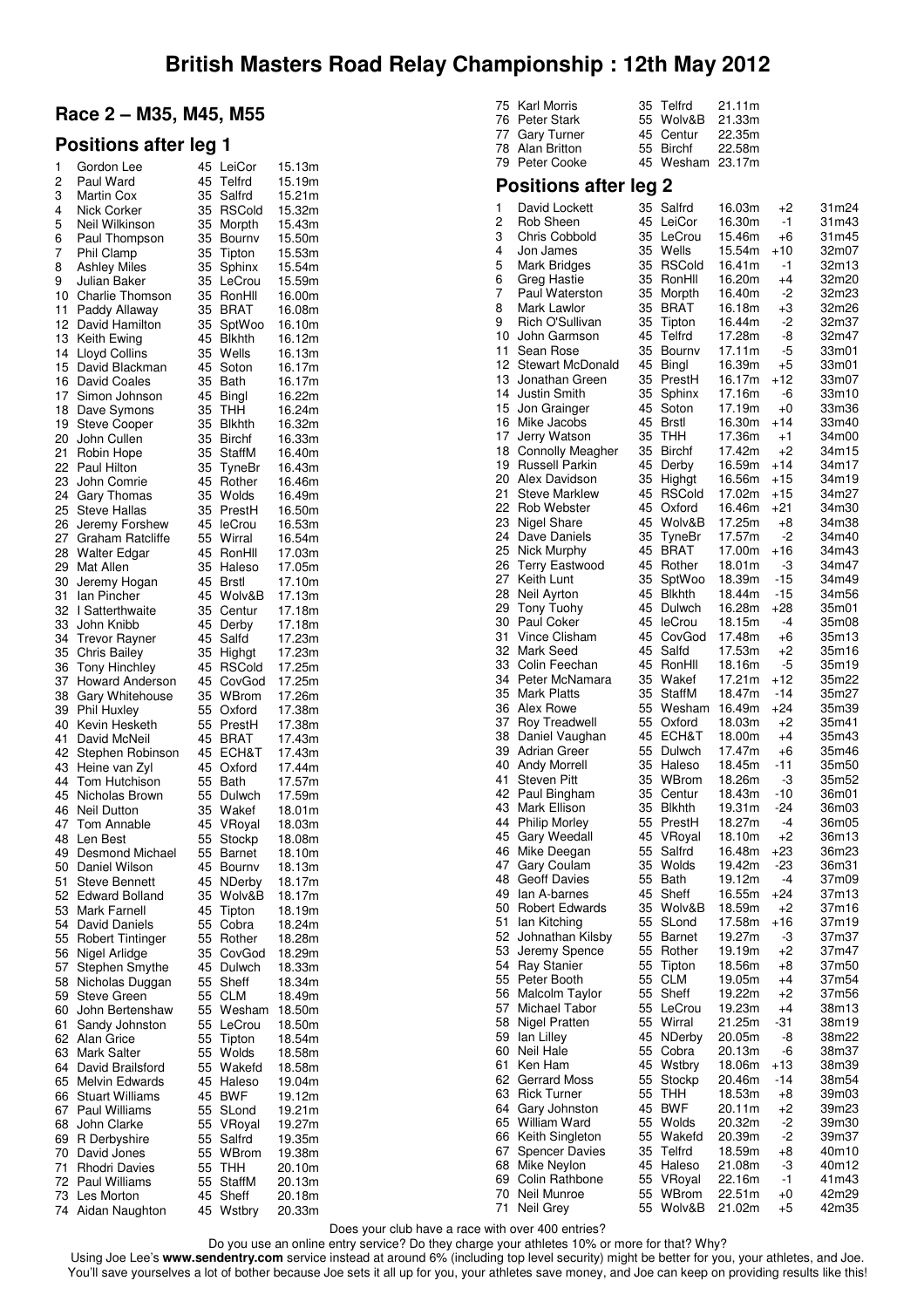| 72 | Roy McCauley                 | 55 | StaffM        | 23.03m | +0    | 43m16 |
|----|------------------------------|----|---------------|--------|-------|-------|
| 73 |                              | 45 | Centur        | 21.17m |       | 43m52 |
|    | Paul Cornock                 |    |               |        | +4    |       |
| 74 | Bri Worthington              | 55 | <b>Birchf</b> | 22.18m | $+4$  | 45m16 |
| 75 | Graham Cunliffe              | 45 | Wesham 24.04m |        | +4    | 47m21 |
|    |                              |    |               |        |       |       |
|    | <b>Fastest laps in leg 2</b> |    |               |        |       |       |
|    |                              |    |               |        |       |       |
| 1  | <b>Chris Cobbold</b>         | 35 | LeCrou        | 15.46m | +6    |       |
| 2  | Jon James                    | 35 | Wells         | 15.54m | $+10$ |       |
| 3  | David Lockett                | 35 | Salfrd        | 16.03m | +2    |       |
| 4  | Jonathan Green               | 35 | PrestH        | 16.17m | $+12$ |       |
|    |                              |    |               |        |       |       |
| 5  | Mark Lawlor                  | 35 | <b>BRAT</b>   | 16.18m | +3    |       |
| 6  | Greg Hastie                  | 35 | RonHll        | 16.20m | +4    |       |
| 7  | Tony Tuohy                   | 45 | Dulwch        | 16.28m | $+28$ |       |
| 8  | Rob Sheen                    | 45 | LeiCor        | 16.30m | -1    |       |
| 9  | Mike Jacobs                  | 45 | <b>Brstl</b>  | 16.30m | +14   |       |
|    |                              |    |               |        |       |       |
| 10 | Stewart McDonald             | 45 | Bingl         | 16.39m | +5    |       |
|    | <b>Positions after leg 3</b> |    |               |        |       |       |
|    |                              |    |               |        |       |       |
| 1  | Gareth Deacon                | 45 | LeiCor        | 16.16m | +1    | 47m59 |
| 2  | Eric Crowther                | 35 | Salfrd        | 16.49m | -1    | 48m13 |
|    |                              | 35 | <b>BRAT</b>   |        | +5    | 48m24 |
| 3  | <b>Martin Matthews</b>       |    |               | 15.58m |       |       |
| 4  | Gareth Lynch                 | 35 | LeCrou        | 17.05m | -1    | 48m50 |
| 5  | Dave Thom                    | 35 | RonHll        | 16.52m | +1    | 49m12 |
| 6  | Paul Terleski                | 35 | <b>RSCold</b> | 17.08m | -1    | 49m21 |
| 7  | Jason Parker                 | 35 | PrestH        | 16.18m | +6    | 49m25 |
|    |                              |    |               |        |       |       |
| 8  | <b>Richard Scott</b>         | 35 | Highgt        | 15.31m | $+12$ | 49m50 |
| 9  | Tom Dukes                    | 35 | Wells         | 17.47m | -5    | 49m54 |
| 10 | lan Harkness                 | 35 | <b>THH</b>    | 16.06m | +7    | 50m06 |
| 11 | Sam Chatwin                  | 35 | Bourny        | 17.07m | +0    | 50m08 |
| 12 | Kevin Freeman                | 35 | Tipton        | 17.32m | -3    | 50m09 |
|    |                              |    |               |        |       |       |
| 13 | John Sanders                 | 45 | Telfrd        | 17.28m | -3    | 50m15 |
| 14 | <b>Nick Rose</b>             | 45 | <b>Brstl</b>  | 17.14m | +2    | 50m54 |
| 15 | Andrew Lovelock              | 35 | Sphinx        | 17.51m | -1    | 51m01 |
| 16 | Mike Winter                  | 35 | Morpth        | 18.39m | -9    | 51m02 |
| 17 | Steven Wilkinson             | 35 | SptWoo        | 16.51m | $+10$ | 51m40 |
|    |                              |    |               |        |       |       |
| 18 | John Macinnes                | 45 | Soton         | 18.29m | -3    | 52m05 |
| 19 | David Beaver                 | 45 | Dulwch        | 17.08m | +10   | 52m09 |
| 20 | Dave Embleton                | 35 | TyneBr        | 17.31m | +4    | 52m11 |
| 21 | Mark Hirsch                  | 45 | <b>BRAT</b>   | 17.38m | +4    | 52m21 |
| 22 | Richard Bullen               | 45 | leCrou        | 17.16m | +8    | 52m24 |
|    |                              |    |               |        |       |       |
| 23 | Carl Thompson                | 45 | Oxford        | 18.11m | -1    | 52m41 |
| 24 | Dave Kesterton               | 35 | Haleso        | 16.54m | +16   | 52m44 |
| 25 | David Nuttall                | 45 | Rother        | 18.04m | $+1$  | 52m51 |
| 26 | <b>Gurmel Dehl</b>           | 35 | WBrom         | 17.00m | $+15$ | 52m52 |
| 27 | John Fletcher                | 45 | <b>RSCold</b> | 18.31m | -6    | 52m58 |
|    |                              |    |               |        |       |       |
| 28 | Anthony Jones                | 35 | StaffM        | 17.35m | $+7$  | 53m02 |
| 29 | John Robertson               | 45 | Derby         | 18.49m | -10   | 53m06 |
| 30 | David Townsend               | 45 | Salfd         | 17.55m | $+2$  | 53m11 |
| 31 | Mark Watling                 | 45 | <b>Blkhth</b> | 18.28m | -3    | 53m24 |
| 32 | Duncan Davies                | 45 | Wolv&B        | 18.54m | -9    | 53m32 |
| 33 |                              | 55 |               |        |       |       |
|    | <b>Stewart Thorp</b>         |    | Oxford        | 18.07m | $+4$  | 53m48 |
| 34 | <b>Tony Smith</b>            | 35 | Wakef         | 18.55m | +0    | 54m17 |
| 35 | John Collier                 | 55 | Wesham        | 18.39m | +1    | 54m18 |
| 36 | Neville Webb                 | 55 | Dulwch        | 18.53m | +3    | 54m39 |
| 37 | Andy Garside                 | 35 | Wolds         | 18.13m | +10   | 54m44 |
| 38 | <b>Nick Hewitt</b>           | 35 | <b>Birchf</b> | 20.32m | -20   | 54m47 |
|    |                              |    |               |        |       |       |
| 39 | <b>Michael Peters</b>        | 45 | CovGod        | 19.38m | -8    | 54m51 |
| 40 | <b>Chris Davies</b>          | 35 | Telfrd        | 14.41m | +27   | 54m51 |
| 41 | David Shepherd               | 45 | VRoyal        | 18.44m | +4    | 54m57 |
| 42 | Francis Day                  | 45 | ECH&T         | 19.21m | -4    | 55m04 |
| 43 | <b>Stephen Clayton</b>       | 55 | PrestH        | 19.40m | +1    | 55m45 |
|    |                              |    |               |        |       |       |
| 44 | Mike Wakefield               | 55 | Salfrd        | 19.26m | +2    | 55m49 |
| 45 | Andy Lawes                   | 35 | <b>Blkhth</b> | 19.56m | -2    | 55m59 |
| 46 | Chris McCann                 | 35 | Centur        | 20.03m | -4    | 56m04 |
| 47 | Gary Podmore                 | 45 | Sheff         | 19.06m | $+2$  | 56m19 |
| 48 | <b>Brian Beecroft</b>        | 55 | Wirral        | 18.10m | $+10$ | 56m29 |
| 49 | Kevin Thomas                 | 55 | Rother        |        | $+4$  |       |
|    |                              |    |               | 19.00m |       | 56m47 |
| 50 | Nigel Bush                   | 55 | SLond         | 19.58m | +1    | 57m17 |
| 51 | Paul Blakeney                | 55 | Sheff         | 19.24m | $+5$  | 57m20 |
| 52 | Carl Morgan                  | 35 | Wolv&B        | 20.32m | -2    | 57m48 |
| 53 | Jeff Pickup                  | 55 | <b>CLM</b>    | 20.07m | +2    | 58m01 |
|    | Keith Hill                   | 45 | Wstbry        | 19.30m |       |       |
| 54 |                              |    |               |        | +7    | 58m09 |
| 55 | David Ashmore                | 45 | NDerby        | 20.07m | $+4$  | 58m29 |
| 56 | Ste Wilkinson                | 55 | Wakefd        | 19.16m | $+10$ | 58m53 |
| 57 | Steve Fletcher               | 55 | Cobra         | 20.26m | $+3$  | 59m03 |
| 58 | John Clarke                  | 55 | Barnet        | 21.33m | -6    | 59m10 |
| 59 | Den Marchant                 | 55 | Bath          | 22.19m | -11   | 59m28 |
|    |                              |    |               |        |       |       |
| 60 | David Mellor                 | 55 | Stockp        | 20.48m | +2    | 59m42 |

| 61 | Jeff Taylor                  | 55 | Tipton        | 22.03m | -7    | 59m53   |
|----|------------------------------|----|---------------|--------|-------|---------|
| 62 | <b>Tony Archer</b>           | 55 | VRoyal        | 18.58m | +7    | 1h00m41 |
| 63 | Paul Whitlock                | 55 | тнн           | 21.39m | +0    | 1h00m42 |
| 64 | John Green                   | 55 | Wolds         | 21.48m | $+1$  | 1h01m18 |
| 65 | <b>Paul Butler</b>           | 45 | Haleso        | 21.20m | $+3$  | 1h01m32 |
| 66 | <b>Terence Westhead</b>      | 45 | <b>BWF</b>    | 22.35m | $-2$  | 1h01m58 |
|    |                              |    |               |        |       |         |
| 67 | <b>Richard Sewell</b>        | 55 | LeCrou        | 24.06m | -10   | 1h02m19 |
| 68 | David Guest                  | 55 | Wolv&B        | 22.59m | $+3$  | 1h05m34 |
| 69 | <b>Tony Vernon</b>           | 55 | StaffM        | 23.01m | +3    | 1h06m17 |
| 70 | Thomas Healy                 | 45 | Centur        | 23.11m | +3    | 1h07m03 |
| 71 | <b>Alan Price</b>            | 55 | <b>Birchf</b> | 23.31m | +3    | 1h08m47 |
| 72 | <b>Christopher Moss</b>      | 45 | Wesham        | 24.12m | $+3$  | 1h11m33 |
|    |                              |    |               |        |       |         |
|    | <b>Fastest laps in leg 3</b> |    |               |        |       |         |
|    |                              |    |               |        |       |         |
| 1  | <b>Chris Davies</b>          | 35 | Telfrd        | 14.41m | $+27$ |         |
| 2  | Richard Scott                | 35 | Highgt        | 15.31m | $+12$ |         |
| 3  | <b>Martin Matthews</b>       | 35 | <b>BRAT</b>   | 15.58m | +5    |         |
| 4  | lan Harkness                 | 35 | <b>THH</b>    | 16.06m | $+7$  |         |
| 5  | Gareth Deacon                |    | 45 LeiCor     | 16.16m | $+1$  |         |
| 6  | <b>Jason Parker</b>          |    | 35 PrestH     | 16.18m | +6    |         |
| 7  |                              | 35 | Salfrd        |        | -1    |         |
|    | Eric Crowther                |    |               | 16.49m |       |         |
| 8  | Steven Wilkinson             | 35 | SptWoo        | 16.51m | +10   |         |
| 9  | Dave Thom                    | 35 | RonHll        | 16.52m | $+1$  |         |
| 10 | Dave Kesterton               | 35 | Haleso        | 16.54m | $+16$ |         |
|    |                              |    |               |        |       |         |
|    | <b>Positions after leg 4</b> |    |               |        |       |         |
| 1  | lan Jackson                  | 35 | Salfrd        | 16.29m | +1    | 1h04m42 |
| 2  | Mart McLaughlin              | 35 | RonHll        | 15.43m | +3    | 1h04m55 |
| 3  | Derek Guess                  |    | 45 LeiCor     | 17.00m | $-2$  | 1h04m59 |
| 4  | Mark Ince                    | 35 | BRAT          | 16.39m | -1    | 1h05m03 |
| 5  | <b>Adrian Marriott</b>       | 35 | Wells         | 15.12m | +4    | 1h05m06 |
|    |                              |    |               |        |       |         |
| 6  | Ben Reynolds                 | 35 | тнн           | 15.39m | +4    | 1h05m45 |
| 7  | Duncan Burbidge              | 35 | Highgt        | 16.00m | +1    | 1h05m50 |
| 8  | <b>Matthew Hurford</b>       | 35 | LeCrou        | 17.15m | -4    | 1h06m05 |
| 9  | David Watson                 | 35 | PrestH        | 16.47m | $-2$  | 1h06m12 |
| 10 | Colin McAuley                | 35 | <b>RSCold</b> | 17.21m | $-4$  | 1h06m42 |
| 11 | Malcolm Eustace              | 35 | Tipton        | 16.35m | $+1$  | 1h06m44 |
| 12 | David Bedwell                | 45 | <b>Brstl</b>  | 17.34m | +2    | 1h08m28 |
| 13 | Colin Lancaster              | 45 | Telfrd        | 18.30m | $+0$  | 1h08m45 |
|    |                              |    |               |        |       |         |
| 14 | Nic Price                    | 35 | Haleso        | 16.21m | $+10$ | 1h09m05 |
| 15 | John Atyeo                   | 45 | Oxford        | 16.40m | +8    | 1h09m21 |
| 16 | Jason Burgess                | 35 | <b>StaffM</b> | 16.26m | $+12$ | 1h09m28 |
| 17 | Michael Morgan               | 35 | SptWoo        | 17.59m | $+0$  | 1h09m39 |
| 18 | Dave Appleby                 | 35 | TyneBr        | 17.40m | +2    | 1h09m51 |
| 19 | Peter Fahy                   | 35 | Sphinx        | 19.08m | -4    | 1h10m09 |
| 20 | Paul Dugmore                 | 35 | Bourny        | 20.24m | -9    | 1h10m32 |
|    |                              |    | <b>BRAT</b>   |        |       |         |
| 21 | Chris Horton                 | 45 |               | 18.20m | +0    | 1h10m41 |
| 22 | Howard Darwin                | 45 | Rother        | 17.53m | +3    | 1h10m44 |
| 23 | <b>Graham Chesters</b>       | 45 | Salfd         | 17.46m | +7    | 1h10m57 |
| 24 | Chris Loizou                 | 45 | Dulwch        | 18.51m | -5    | 1h11m00 |
| 25 | Malcolm Riddle               | 45 | Soton         | 18.59m | -7    | 1h11m04 |
| 26 | David Headon                 | 45 | leCrou        | 18.52m | -4    | 1h11m16 |
| 27 | Kevin Spare                  | 45 | Derby         | 18.40m | +2    | 1h11m46 |
| 28 | <b>Richard Grant</b>         | 55 | Oxford        | 18.12m | +5    | 1h12m00 |
| 29 | Malcolm Carr                 | 35 | WBrom         | 19.12m | -3    |         |
|    |                              |    |               |        |       | 1h12m04 |
| 30 | Steve Pairman                | 45 | <b>Blkhth</b> | 18.46m | +1    | 1h12m10 |
| 31 | Eric Williams                | 55 | Salfrd        | 16.32m | $+13$ | 1h12m21 |
| 32 | Darren Edwards               | 45 | Wolv&B        | 18.55m | +0    | 1h12m27 |
| 33 | Paul Jenkins                 | 45 | <b>RSCold</b> | 19.46m | -6    | 1h12m44 |
| 34 | <b>Barry Peatfield</b>       | 55 | Wesham        | 18.47m | +1    | 1h13m05 |
| 35 | Wayne Bourne                 | 35 | <b>Birchf</b> | 18.27m | +3    | 1h13m14 |
| 36 | Mike Mann                    | 55 | Dulwch        | 18.41m | +0    | 1h13m20 |
| 37 |                              | 35 |               |        |       |         |
|    | lan Corner                   |    | Morpth        | 22.28m | -21   | 1h13m30 |
| 38 | Anthony White                | 35 | Wakef         | 19.18m | -4    | 1h13m35 |
| 39 | Nigel Plaskitt               | 35 | Wolds         | 18.54m | -2    | 1h13m38 |
| 40 | Saul Gallagher               | 45 | ECH&T         | 18.34m | $+2$  | 1h13m38 |
| 41 | Martin Slevin                | 45 | CovGod        | 18.58m | -2    | 1h13m49 |
| 42 | Philip Walsh                 | 55 | PrestH        | 18.38m | $+1$  | 1h14m23 |
| 43 | Jed Turner                   | 45 | Sheff         | 18.08m | +4    | 1h14m27 |
| 44 | <b>Anthony McDevitt</b>      | 55 | Wirral        | 18.07m | +4    | 1h14m36 |
| 45 |                              | 35 | Telfrd        |        |       |         |
|    | Nigel Tatton                 |    |               | 20.33m | -5    | 1h15m24 |
| 46 | Sid Cordle                   | 55 | Sheff         | 18.04m | $+5$  | 1h15m24 |
| 47 | Tony Haden                   | 35 | Centur        | 19.29m | -1    | 1h15m33 |
| 48 | <b>Richard Pettitt</b>       | 45 | VRoyal        | 21.09m | -7    | 1h16m06 |
| 49 | Peter Neal                   | 55 | Rother        | 19.41m | +0    | 1h16m28 |
| 50 | Malcom White                 | 45 | Wstbry        | 18.28m | $+4$  | 1h16m37 |
| 51 | <b>Adrian Stocks</b>         | 35 | <b>Blkhth</b> | 20.59m | -6    | 1h16m58 |
| 52 | <b>Francis Upcott</b>        | 55 | SLond         | 20.10m | -2    | 1h17m27 |
|    |                              |    |               |        |       |         |

Does your club have a race with over 400 entries?

Do you use an online entry service? Do they charge your athletes 10% or more for that? Why?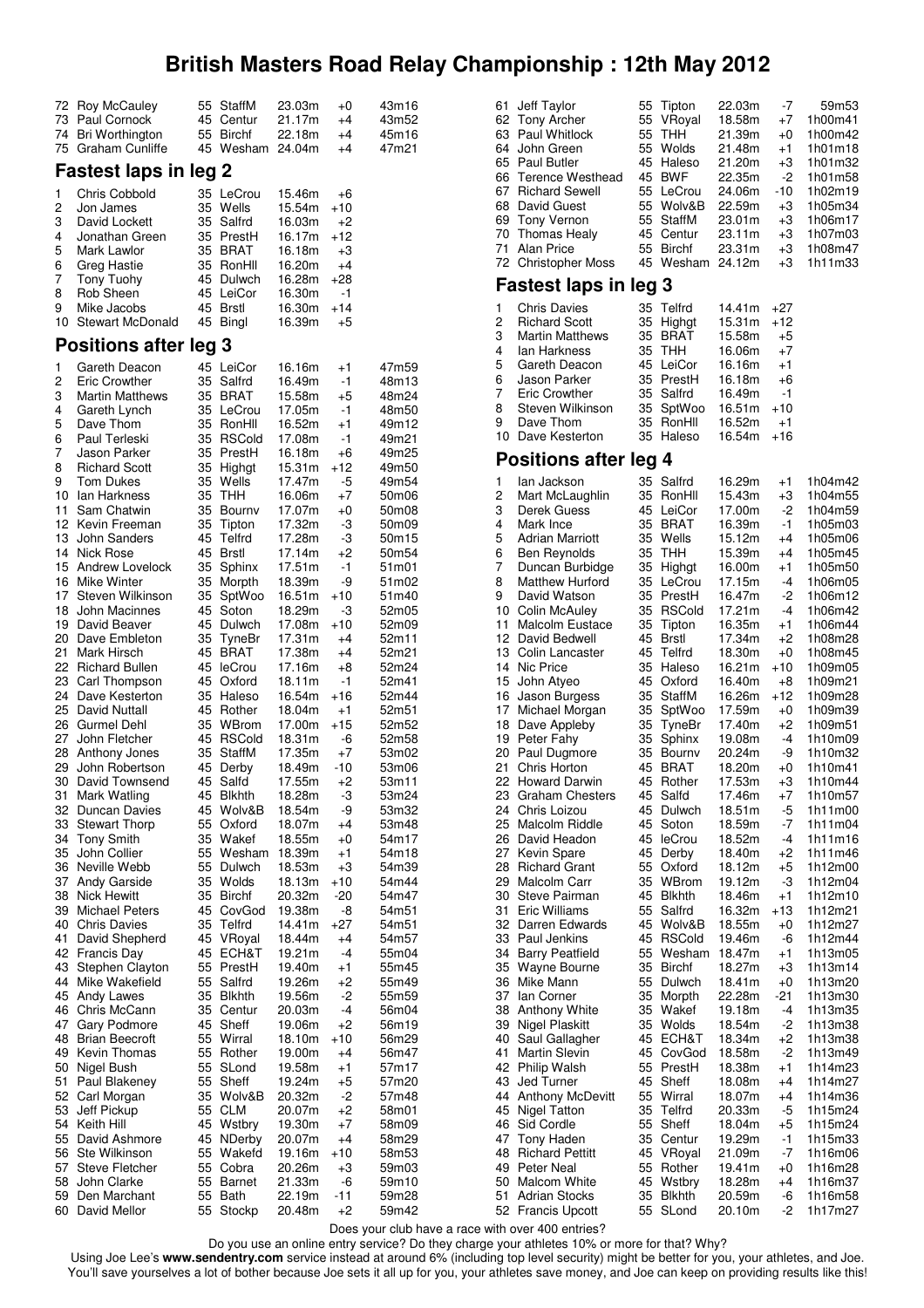|     | 53 David Wilcock       |    | 55 Barnet     | 18.25m | +5   | 1h17m35 |
|-----|------------------------|----|---------------|--------|------|---------|
| 54  | <b>Richard West</b>    | 55 | Wakefd        | 19.34m | $+2$ | 1h18m27 |
| 55  | Ste Shaughnessy        | 55 | Stockp        | 18.51m | $+5$ | 1h18m33 |
| 56  | David Rose             | 55 | <b>Bath</b>   | 19.29m | +3   | 1h18m57 |
| 57  | John Cannon            | 45 | <b>NDerby</b> | 20.30m | -2   | 1h18m59 |
| 58  | <b>Adrian Marchant</b> |    | 55 Cobra      | 19.58m | $-1$ | 1h19m01 |
| 59  | Jon Hill               | 45 | Haleso        | 18.49m | +6   | 1h20m21 |
| 60  | Peter Maher            |    | 55 VRoyal     | 20.03m | +2   | 1h20m44 |
| 61  | Steve Biscombe         |    | 55 CLM        | 23.59m | -8   | 1h22m00 |
| 62  | <b>Michael Davies</b>  | 55 | LeCrou        | 20.12m | +5   | 1h22m31 |
|     | 63 David Neill         | 55 | StaffM        | 17.05m | +6   | 1h23m22 |
| 64  | Jeffery Wright         | 45 | <b>BWF</b>    | 22.05m | +2   | 1h24m03 |
|     | 65 Alan Gibbons        |    | 55 THH        | 23.45m | $-2$ | 1h24m27 |
|     | 66 Dave Rowley         | 55 | Wolv&B        | 20.09m | $+2$ | 1h25m43 |
| 67. | John Hudson            | 55 | Wolds         | 25.30m | -3   | 1h26m48 |
| 68  | Eric Robathan          | 45 | Centur        | 22.00m | $+2$ | 1h29m03 |
| 69  | Peter Lawton           | 55 | <b>Birchf</b> | 22.04m | $+2$ | 1h30m51 |
| 70  | David Preston          | 45 | Wesham        | 22.01m | $+2$ | 1h33m34 |
|     |                        |    |               |        |      |         |

## **Fastest laps in leg 4**

|    | <b>Adrian Marriott</b> | 35 Wells  | 15.12m | $+4$  |
|----|------------------------|-----------|--------|-------|
| 2  | <b>Ben Reynolds</b>    | 35 THH    | 15.39m | $+4$  |
| 3  | Mart McLaughlin        | 35 RonHll | 15.43m | $+3$  |
| 4  | Duncan Burbidge        | 35 Highat | 16.00m | $+1$  |
| 5  | Nic Price              | 35 Haleso | 16.21m | $+10$ |
| 6  | Jason Burgess          | 35 StaffM | 16.26m | $+12$ |
| 7  | lan Jackson            | 35 Salfrd | 16.29m | $+1$  |
| 8  | Eric Williams          | 55 Salfrd | 16.32m | $+13$ |
| 9  | <b>Malcolm Eustace</b> | 35 Tipton | 16.35m | $+1$  |
| 10 | Mark Ince              | 35 BRAT   | 16.39m | $-1$  |

## **Positions after leg 5**

| 1  | Michael Grace                | 35 | Salfrd        | 15.59m | +0      | 1h20m41 |
|----|------------------------------|----|---------------|--------|---------|---------|
| 2  | Jamie Reid                   | 35 | RonHll        | 16.05m | +0      | 1h21m00 |
| 3  | Tommy Hughes                 | 45 | LeiCor        | 16.09m | $+0$    | 1h21m08 |
| 4  | Gethin Butler                | 35 | PrestH        | 15.38m | +5      | 1h21m50 |
| 5  | Chris Beacham                | 35 | Highgt        | 16.11m | $+2$    | 1h22m01 |
| 6  | <b>Richard Gray</b>          | 35 | <b>BRAT</b>   | 17.14m | $-2$    | 1h22m17 |
| 7  | Simon Prior                  | 35 | Wells         | 17.30m | $-2$    | 1h22m36 |
| 8  | Alex Gaskell                 | 35 | <b>THH</b>    | 17.01m | $-2$    | 1h22m46 |
| 9  | Nicholas Dukes               | 35 | LeCrou        | 16.50m | $-1$    | 1h22m55 |
| 10 | Paul Rogers                  | 35 | Tipton        | 16.43m | $+1$    | 1h23m27 |
| 11 | Simon Corker                 | 35 | <b>RSCold</b> | 17.35m | -1      | 1h24m17 |
| 12 | Alec Woods                   | 45 | <b>Brstl</b>  | 15.52m | +0      | 1h24m20 |
| 13 | J Richardson                 | 45 | Oxford        | 15.56m | +2      | 1h25m17 |
| 14 | <b>Tony Power</b>            | 45 | Telfrd        | 17.06m | $-1$    | 1h25m51 |
| 15 | Gareth Briggs                | 35 | StaffM        | 16.33m | $+1$    | 1h26m01 |
| 16 | Peter Roome                  | 35 | SptWoo        | 17.26m | +1      | 1h27m05 |
| 17 | Chris Cleary                 | 35 | Haleso        | 18.35m | -3      | 1h27m40 |
| 18 | Peter Kennedy                | 35 | TyneBr        | 17.54m | $+0$    | 1h27m45 |
| 19 | Duncan Hussey                | 45 | Dulwch        | 16.58m | +5      | 1h27m58 |
| 20 | Kevin Naughton               | 35 | Sphinx        | 19.21m | $-1$    | 1h29m30 |
| 21 | <b>Edwin Hartley</b>         | 35 | Bournv        | 19.01m | $-1$    | 1h29m33 |
| 22 | Nick Iliff                   | 45 | <b>BRAT</b>   | 18.55m | $-1$    | 1h29m36 |
| 23 | Peter Dimbleby               | 35 | <b>Birchf</b> | 16.44m | $+12$   | 1h29m58 |
| 24 | <b>Roy Smith</b>             | 45 | <b>Blkhth</b> | 17.54m | $+6$    | 1h30m04 |
| 25 | <b>Clive Toplass</b>         | 45 | Derby         | 18.32m | +2      | 1h30m18 |
| 26 | Howard Long                  | 45 | Soton         | 19.27m | $-1$    | 1h30m31 |
| 27 | <b>Phil Walker</b>           | 35 | Morpth        | 17.07m | $+10$   | 1h30m37 |
| 28 | Stan Curran                  | 45 | Salfd         | 19.57m | -5      | 1h30m54 |
| 29 | Callum Eden                  | 45 | Wolv&B        | 18.36m | +3      | 1h31m03 |
| 30 | David Williams               | 45 | leCrou        | 19.56m | $-4$    | 1h31m12 |
| 31 | John Spencer                 | 45 | Rother        | 20.41m | -9      | 1h31m25 |
| 32 | <b>Gary Clifton</b>          | 35 | WBrom         | 19.42m | -3      | 1h31m46 |
| 33 | David Broddle                | 45 | Sheff         | 18.04m | $+10$   | 1h32m31 |
| 34 | Dale Wilkinson               | 35 | Telfrd        | 17.09m | $+11$   | 1h32m33 |
| 35 | Gordon Price                 | 45 | <b>RSCold</b> | 19.50m | $-2$    | 1h32m34 |
| 36 | Peter Hutchinson             | 35 | Wolds         | 19.10m | $+3$    | 1h32m48 |
| 37 | lan Gower                    | 45 | CovGod        | 19.05m | $+4$    | 1h32m54 |
|    |                              |    |               |        |         |         |
| 38 | John Bowker                  | 45 | ECH&T         | 19.17m | $+2$    | 1h32m55 |
| 39 | Scott Bamber                 | 45 | VRoyal        | 18.44m | +9      | 1h34m50 |
| 40 | Paul Robinson                | 35 | Wakef         | 22.03m | $-2$    | 1h35m38 |
| 41 | Mark Tooski                  | 45 | Wstbry        | 19.13m | +9      | 1h35m50 |
| 42 | <b>Neil Wilkes</b>           | 35 | Centur        | 21.34m | +5      | 1h37m07 |
| 43 | Stu Cunningham               | 45 | NDerby        | 19.10m | $+14$   | 1h38m09 |
| 44 | lan Montgomery               | 35 | <b>Blkhth</b> | 22.32m | $+7$    | 1h39m30 |
| 45 | Kevin Monk                   | 45 | Haleso        | 22.14m | $+14$   | 1h42m35 |
| 46 | Dunc Richardson              | 45 | <b>BWF</b>    | 21.30m | $+18$   | 1h45m33 |
| 47 | L Satterthwaite              | 45 | Centur        | 22.48m | $+21$   | 1h51m51 |
| 48 | Alan Glasgow                 | 45 | Wesham        | 21.27m | $+22$   | 1h55m01 |
|    | <b>Fastest laps in leg 5</b> |    |               |        |         |         |
| 1  | Gethin Butler                | 35 | PrestH        | 15.38m | +5      |         |
| 2  | Alec Woods                   | 45 | <b>Brstl</b>  | 15.52m | $^{+0}$ |         |
| 3  | J Richardson                 | 45 | Oxford        | 15.56m | +2      |         |

| $\overline{2}$ | Alec Woods        | 45 Brstl  | 15.52m | $+0$  |
|----------------|-------------------|-----------|--------|-------|
| 3              | J Richardson      | 45 Oxford | 15.56m | $+2$  |
| 4              | Michael Grace     | 35 Salfrd | 15.59m | $+0$  |
| 5              | Jamie Reid        | 35 RonHll | 16.05m | $+0$  |
| 6              | Tommy Hughes      | 45 LeiCor | 16.09m | $+0$  |
|                | 7 Chris Beacham   | 35 Highat | 16.11m | $+2$  |
| 8              | Gareth Briggs     | 35 StaffM | 16.33m | $+1$  |
| 9              | Paul Rogers       | 35 Tipton | 16.43m | $+1$  |
|                | 10 Peter Dimbleby | 35 Birchf | 16.44m | $+12$ |

Does your club have a race with over 400 entries?

Do you use an online entry service? Do they charge your athletes 10% or more for that? Why?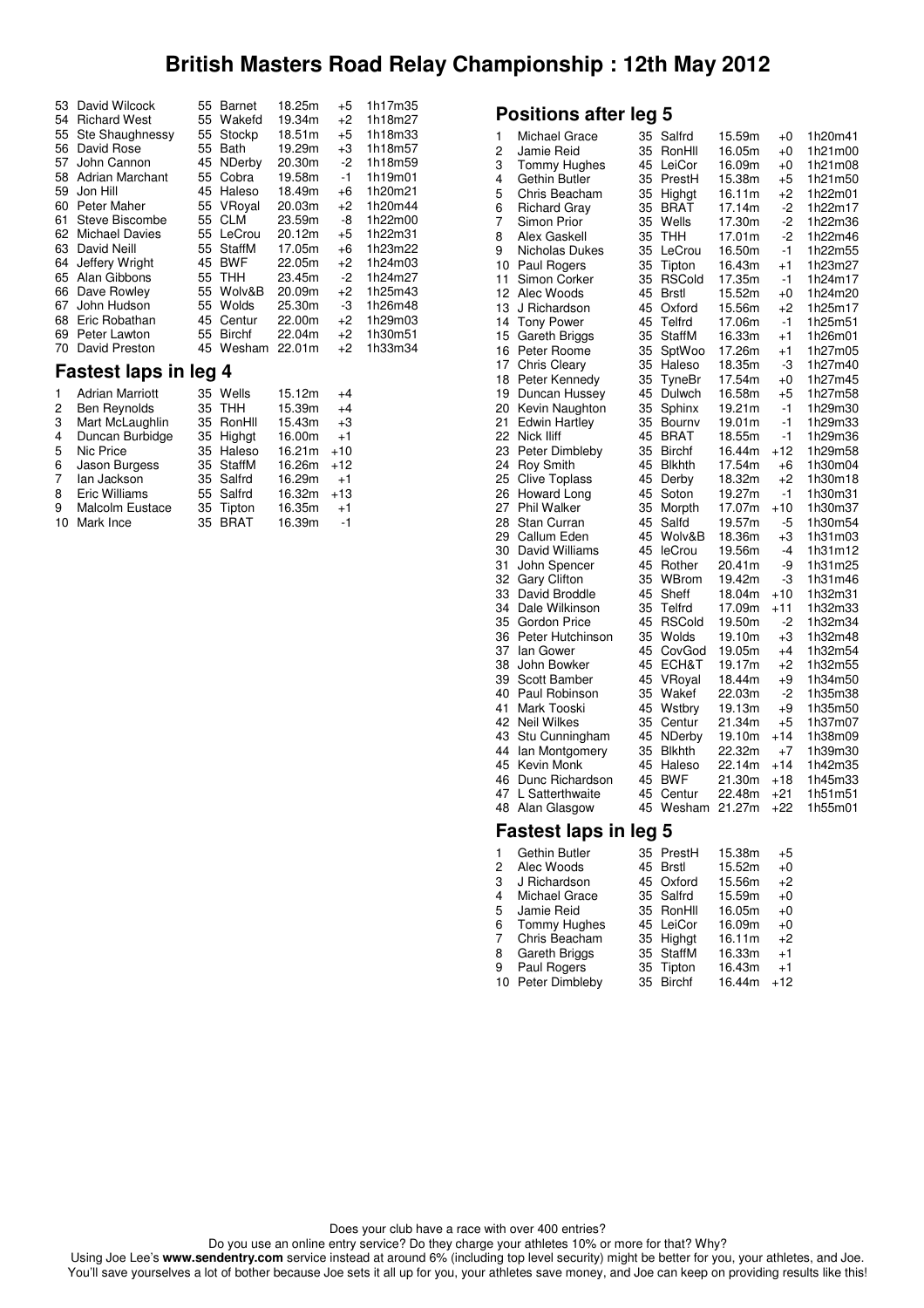### **Positions after leg 6**

| 1  | <b>Robert Gilroy</b>         | 35 | RonHll        | 15.33m | $+1$    | 1h36m33 |
|----|------------------------------|----|---------------|--------|---------|---------|
| 2  | <b>Robert Affleck</b>        | 35 | PrestH        | 15.39m | $+2$    | 1h37m29 |
| 3  | Henry Dodwell                | 35 | Highgt        | 15.33m | $+2$    | 1h37m34 |
| 4  | Darren Moran                 | 35 | Salfrd        | 16.56m | -3      | 1h37m37 |
| 5  | Danny Keating                | 45 | LeiCor        | 16.40m | -2      | 1h37m48 |
| 6  | Jon Tune                     | 35 | <b>BRAT</b>   | 16.10m | $+0$    | 1h38m27 |
| 7  | Andy Weir                    | 35 | тнн           | 16.00m | +1      | 1h38m46 |
| 8  | Phil Cook                    | 35 | LeCrou        | 17.02m | $+1$    | 1h39m57 |
| 9  | <b>Philip Parry</b>          | 45 | <b>Brstl</b>  | 15.40m | +3      | 1h40m00 |
| 10 | <b>Stephen Masters</b>       | 35 | Wells         | 17.53m | -3      | 1h40m29 |
| 11 | Jason Corns                  | 35 | Tipton        | 17.54m | -1      | 1h41m21 |
| 12 | <b>Steve Male</b>            | 45 | Oxford        | 16.13m | $+1$    | 1h41m30 |
| 13 | Greg Wilson                  | 45 | Telfrd        | 16.58m | $+1$    | 1h42m49 |
| 14 | Wood James                   | 35 | <b>StaffM</b> | 17.11m | +1      | 1h43m12 |
| 15 | <b>Matthew Thompson</b>      | 35 | SptWoo        | 16.12m | $+1$    | 1h43m17 |
| 16 | Dave Bowen                   | 35 | <b>RSCold</b> | 19.15m | -5      | 1h43m32 |
| 17 | John Tollitt                 | 35 | TyneBr        | 18.34m | $+1$    | 1h46m19 |
| 18 | Marc Turner                  | 35 | Haleso        | 19.32m | -1      | 1h47m12 |
| 19 | <b>Fergus Bates</b>          | 35 | Morpth        | 17.11m | +8      | 1h47m48 |
| 20 | Peter Costley                | 45 | Soton         | 17.22m | +6      | 1h47m53 |
| 21 | Duncan Wilson                | 45 | Dulwch        | 20.30m | -2      | 1h48m28 |
| 22 | Paul Birkett                 | 45 | Salfd         | 17.38m | +6      | 1h48m32 |
| 23 | Owen Doherty                 | 45 | BRAT          | 19.03m | -1      | 1h48m39 |
| 24 | <b>Simon Calrow</b>          | 45 | Wolv&B        | 18.08m | $+5$    | 1h49m11 |
| 25 | Con Griffin                  | 45 | <b>Blkhth</b> | 19.18m | -1      | 1h49m22 |
| 26 | Chris Ireland                | 45 | Sheff         | 17.00m | $+7$    | 1h49m31 |
| 27 | Ray McDonald                 | 45 | Derby         | 19.15m | -2      | 1h49m33 |
| 28 | Shaun Howat                  | 35 | <b>Birchf</b> | 19.39m | -5      | 1h49m37 |
| 29 | Mitch Timms                  | 35 | Sphinx        | 20.25m | -9      | 1h49m55 |
| 30 | <b>Gary Matthews</b>         | 45 | ECH&T         | 17.02m | $+8$    | 1h49m57 |
| 31 | Mark Doudican                | 35 | Bournv        | 21.21m | -10     | 1h50m54 |
| 32 | <b>Paul Morris</b>           | 45 | leCrou        | 19.51m | -2      | 1h51m03 |
| 33 | Peter Plant                  | 35 | Telfrd        | 18.53m | $+1$    | 1h51m26 |
| 34 | Paul Freeman                 | 35 | Wolds         | 18.48m | $+2$    | 1h51m36 |
| 35 | Joseph Devlin                | 45 | CovGod        | 19.06m | $+2$    | 1h52m00 |
| 36 | Gary Ridgeway                | 45 | Rother        | 20.49m | -5      | 1h52m14 |
| 37 | Andrew Moseley               | 35 | WBrom         | 20.43m | -5      | 1h52m29 |
| 38 | Paul Kenney                  | 45 | <b>RSCold</b> | 20.37m | -3      | 1h53m11 |
| 39 | John Moulds                  | 45 | VRoyal        | 20.27m | $+0$    | 1h55m17 |
| 40 | David Dawson                 | 35 | Wakef         | 19.42m | $+0$    | 1h55m20 |
| 41 | <b>Andrew Yuill</b>          | 45 | Wstbry        | 19.41m | $^{+0}$ | 1h55m31 |
| 42 | Seth Atkin                   | 35 | Centur        | 20.44m | $+0$    | 1h57m51 |
| 43 | <b>Steve Kimberley</b>       | 45 | NDerby        | 21.30m | $^{+0}$ | 1h59m39 |
| 44 | Steve Millington             | 45 | Haleso        | 21.12m | $+1$    | 2h03m47 |
| 45 | <b>Terry Bradshaw</b>        | 45 | <b>BWF</b>    | 21.23m | $+1$    | 2h06m56 |
| 46 | Kevin O'Malley               | 45 | Centur        | 23.53m | $+1$    | 2h15m44 |
|    | <b>Fastest laps in leg 6</b> |    |               |        |         |         |
| 1  | <b>Robert Gilroy</b>         | 35 | RonHll        | 15.33m | $+1$    |         |
| 2  | Henry Dodwell                | 35 | Highgt        | 15.33m | $+2$    |         |
| 3  | Robert Affleck               | 35 | PrestH        | 15.39m | +2      |         |
| 4  | Philip Parry                 | 45 | Brstl         | 15.40m | $+3$    |         |
|    |                              |    |               |        |         |         |

|   | 4 Philip Parry     | 45 Brstl  | 15.40m | $+3$ |
|---|--------------------|-----------|--------|------|
|   | 5 Andy Weir        | 35 THH    | 16.00m | $+1$ |
|   | 6 Jon Tune         | 35 BRAT   | 16.10m | $+0$ |
|   | 7 Matthew Thompson | 35 SptWoo | 16.12m | $+1$ |
|   | 8 Steve Male       | 45 Oxford | 16.13m | $+1$ |
| 9 | Danny Keating      | 45 LeiCor | 16.40m | -2   |
|   | 10 Darren Moran    | 35 Salfrd | 16.56m | -3   |
|   |                    |           |        |      |

### **Positions after leg 7**

| 1<br>Ben Pochee<br>2<br>lain Campbell<br>3<br>James Williams<br>4<br>Matt Livingstone<br>5<br>Rene Vergo<br>6<br><b>Chris Daniels</b><br>7<br><b>Robert Sage</b><br>8<br>Aaron Keene<br>9<br>Gra Gouldsmith<br>10<br>Craig Jeffery<br>11<br><b>Robert Berry</b><br>12<br>David Liddall<br>13<br>Michael Thomson<br>14<br>Simon McNamee<br>15<br><b>Christopher Meek</b><br>16<br>Stuart Pearson<br>17<br>David Wilson<br>18<br><b>Stewart Towlson</b><br>19<br><b>Bernald Blundell</b><br>20<br>James Greenwood<br>21<br>Mark Whitehouse<br>22<br>Kevin Morris | 35<br>Highgt<br>35<br>RonHll<br>35<br>Salfrd<br>35<br>PrestH<br>35<br>BRAT<br>35<br>THH<br>35<br>LeCrou<br>35<br>Tipton<br>35<br>Wells<br>35<br><b>StaffM</b><br>35<br>SptWoo<br>35<br><b>RSCold</b><br>35<br>Morpth<br>35<br><b>Birchf</b><br>35<br>TyneBr<br>35<br>Bournv<br>35<br>Wolds<br>35<br>Haleso<br>35<br>Sphinx<br>35<br>WBrom<br>35<br>Wakef<br>35<br>Centur      | 14.56m<br>16.18m<br>16.04m<br>17.08m<br>17.10m<br>16.57m<br>16.25m<br>16.31m<br>18.12m<br>16.45m<br>17.11m<br>18.45m<br>17.17m<br>17.38m<br>21.48m<br>17.53m<br>18.18m<br>23.29m<br>20.48m<br>21.40m<br>21.23m<br>23.22m | +2<br>-1<br>$+1$<br>$-2$<br>$+1$<br>$+1$<br>$+1$<br>$+3$<br>$+1$<br>$+4$<br>$+4$<br>$+4$<br>$+6$<br>+14<br>+2<br>$+15$<br>$+17$<br>$+0$<br>$+10$<br>+17<br>$+19$<br>$+20$ | 1h52m30<br>1h52m51<br>1h53m41<br>1h54m37<br>1h55m37<br>1h55m43<br>1h56m22<br>1h57m52<br>1h58m41<br>1h59m57<br>2h00m28<br>2h02m17<br>2h05m05<br>2h07m15<br>2h08m07<br>2h08m47<br>2h09m54<br>2h10m41<br>2h10m43<br>2h14m09<br>2h16m43<br>2h21m13 |
|----------------------------------------------------------------------------------------------------------------------------------------------------------------------------------------------------------------------------------------------------------------------------------------------------------------------------------------------------------------------------------------------------------------------------------------------------------------------------------------------------------------------------------------------------------------|-------------------------------------------------------------------------------------------------------------------------------------------------------------------------------------------------------------------------------------------------------------------------------------------------------------------------------------------------------------------------------|--------------------------------------------------------------------------------------------------------------------------------------------------------------------------------------------------------------------------|---------------------------------------------------------------------------------------------------------------------------------------------------------------------------|------------------------------------------------------------------------------------------------------------------------------------------------------------------------------------------------------------------------------------------------|
| <b>Fastest laps in leg 7</b>                                                                                                                                                                                                                                                                                                                                                                                                                                                                                                                                   |                                                                                                                                                                                                                                                                                                                                                                               |                                                                                                                                                                                                                          |                                                                                                                                                                           |                                                                                                                                                                                                                                                |
| 1<br><b>Ben Pochee</b><br>2<br>James Williams<br>3<br>lain Campbell<br>4<br>Robert Sage<br>5<br>Aaron Keene<br>6<br>Craig Jeffery<br>7<br>Chris Daniels<br>8<br>Matt Livingstone<br>9<br>Rene Vergo<br>10<br><b>Robert Berry</b>                                                                                                                                                                                                                                                                                                                               | 35<br>Highgt<br>35<br>Salfrd<br>35<br>RonHll<br>35<br>LeCrou<br>35<br>Tipton<br>35<br>StaffM<br>35<br><b>THH</b><br>35<br>PrestH<br><b>BRAT</b><br>35<br>35<br>SptWoo                                                                                                                                                                                                         | 14.56m<br>16.04m<br>16.18m<br>16.25m<br>16.31m<br>16.45m<br>16.57m<br>17.08m<br>17.10m<br>17.11m                                                                                                                         | +2<br>$+1$<br>-1<br>$+1$<br>+3<br>$+4$<br>+1<br>-2<br>$+1$<br>$+4$                                                                                                        |                                                                                                                                                                                                                                                |
| <b>Positions after leg 8</b>                                                                                                                                                                                                                                                                                                                                                                                                                                                                                                                                   |                                                                                                                                                                                                                                                                                                                                                                               |                                                                                                                                                                                                                          |                                                                                                                                                                           |                                                                                                                                                                                                                                                |
| 1<br>Ben Noad<br>2<br>Stevie Wylie<br>3<br>James Kovacs<br>4<br>Gary Pennington<br>5<br>Andy Morgan-Lee<br>6<br>Robin Biles<br>7<br><b>Huw Evans</b><br>8<br>Dean Hill<br>9<br>Darren Perry<br>10<br>Peter Darton<br>11<br>Steve Lewis<br>12<br>Clive Hackforth<br>13 Mike Morley<br>14<br>Jim Alder<br>15<br>Heath Mason<br>16<br>Ron Murray<br>17<br>Mark Hodson<br>18<br><b>Rob Weaver</b><br>19<br>Mark Coyle<br>Peter Young<br>20<br>21<br>Paul Mansell                                                                                                   | 35<br>Highgt<br>35<br>RonHll<br>35<br>Salfrd<br>35<br>PrestH<br>35<br><b>THH</b><br>35<br><b>BRAT</b><br>35<br>LeCrou<br>35<br>Tipton<br>35<br><b>StaffM</b><br>35<br>Wells<br>35<br>SptWoo<br>35<br><b>RSCold</b><br>35<br><b>Birchf</b><br>35<br>Morpth<br>35<br>Bournv<br>35<br>TyneBr<br>35<br>Wolds<br>35<br>Haleso<br>35<br>Sphinx<br>Wakef<br>35<br>35<br><b>WBrom</b> | 14.59m<br>15.29m<br>15.56m<br>16.12m<br>15.15m<br>16.24m<br>15.58m<br>16.39m<br>16.39m<br>18.48m<br>18.01m<br>18.15m<br>17.05m<br>19.30m<br>17.38m<br>20.48m<br>19.22m<br>19.11m<br>19.26m<br>20.41m<br>24.21m           | $+0$<br>$^{+0}$<br>$+0$<br>$+0$<br>$+1$<br>$-1$<br>$+0$<br>$+0$<br>$+1$<br>-1<br>+0<br>$+0$<br>$+1$<br>-1<br>$+1$<br>-1<br>$^{+0}$<br>$+0$<br>$+0$<br>$+1$<br>-1          | 2h07m29<br>2h08m20<br>2h09m37<br>2h10m49<br>2h10m58<br>2h12m01<br>2h12m20<br>2h14m31<br>2h16m36<br>2h17m29<br>2h18m29<br>2h20m32<br>2h24m20<br>2h24m35<br>2h26m25<br>2h28m55<br>2h29m16<br>2h29m52<br>2h30m09<br>2h37m24<br>2h38m30            |

### **Fastest laps in leg 8**

| 1 | <b>Ben Noad</b>    | 35 Highat | 14.59m | $+0$ |
|---|--------------------|-----------|--------|------|
| 2 | Andy Morgan-Lee    | 35 THH    | 15.15m | $+1$ |
| 3 | Stevie Wylie       | 35 RonHll | 15.29m | $+0$ |
| 4 | James Kovacs       | 35 Salfrd | 15.56m | $+0$ |
| 5 | Huw Evans          | 35 LeCrou | 15.58m | $+0$ |
| 6 | Gary Pennington    | 35 PrestH | 16.12m | $+0$ |
| 7 | <b>Robin Biles</b> | 35 BRAT   | 16.24m | $-1$ |
| 8 | Dean Hill          | 35 Tipton | 16.39m | $+0$ |
| 9 | Darren Perry       | 35 StaffM | 16.39m | $+1$ |
|   | 10 Mike Morley     | 35 Birchf | 17.05m | $+1$ |
|   |                    |           |        |      |

Does your club have a race with over 400 entries?

Do you use an online entry service? Do they charge your athletes 10% or more for that? Why?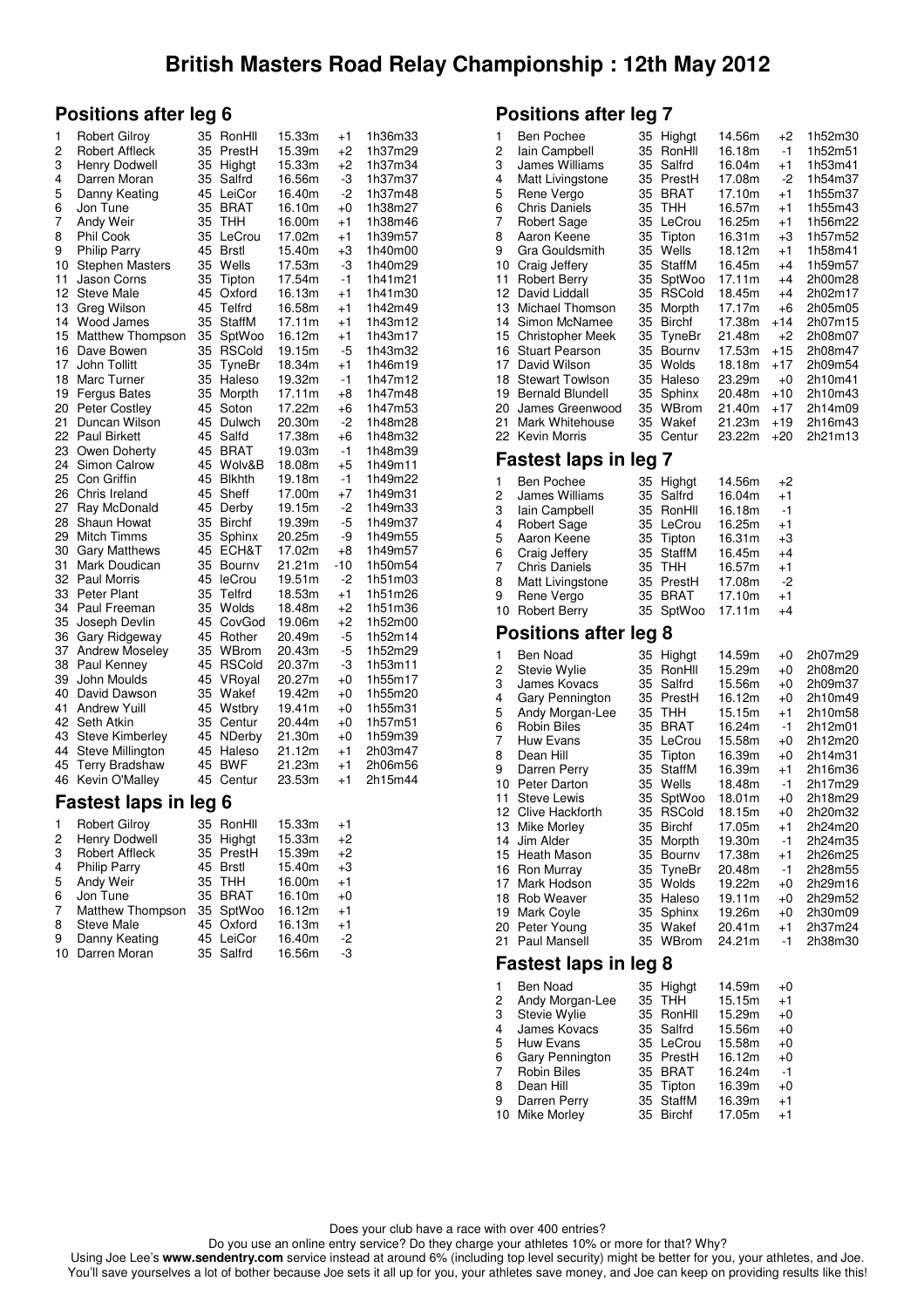## **Overall Fastest laps**

#### **Men Over 35**

| 35 Telfrd | 14.41m | $+27$ |
|-----------|--------|-------|
| 35 Highat | 14.56m | $+2$  |
| 35 Highat | 14.59m | $+0$  |
|           |        |       |
| 45 LeiCor | 15.13m | $+0$  |
| 45 Telfrd | 15.19m | $+0$  |
| 45 Brstl  | 15.40m | $+3$  |
|           |        |       |
| 55 Salfrd | 16.32m | $+13$ |
| 55 Salfrd | 16.48m | $+23$ |
| 55 Wesham | 16.49m | $+24$ |
|           |        |       |

Does your club have a race with over 400 entries?

Do you use an online entry service? Do they charge your athletes 10% or more for that? Why?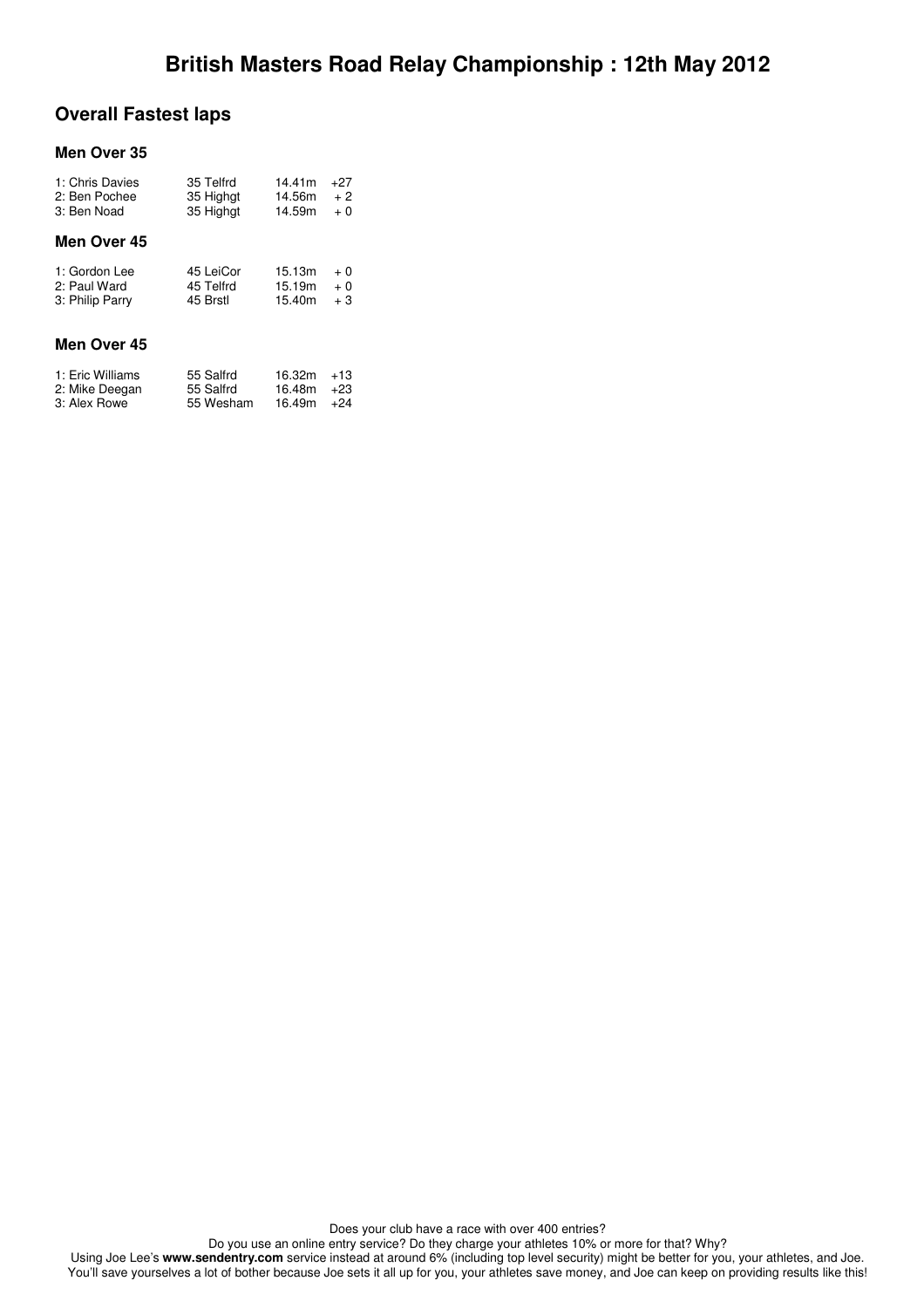### **Women over 35 Team Results**

| <b>Telford AC</b><br>1                    | 1h15.20m                          |  |
|-------------------------------------------|-----------------------------------|--|
| <b>Denise Sanders</b>                     | 19.49m                            |  |
| Michelle Clarke                           | 18.27m<br>$+12$                   |  |
| Amanda Dalkins                            | 19.41m<br>$+1$                    |  |
| <b>Claire Martin</b>                      | 17.23m<br>$+1$                    |  |
| <b>Charnwood AC</b><br>2                  | 1h16.03m                          |  |
| Jenni Muston                              | 19.44m                            |  |
| Nicola Thompson                           | 19.39m<br>+5                      |  |
| Kate Ramsey                               | 18.13m<br>$+7$                    |  |
| <b>Clare McKittrick</b>                   | 18.27m<br>-1                      |  |
| <b>Staffordshire Moorlands</b><br>3       | 1h17.06m                          |  |
| Ruth W-Rice                               | 18.06m                            |  |
| Ruth Goreham                              | 20.29m<br>-3                      |  |
| Debbie Hope                               | 19.42m<br>+2                      |  |
| Kerry Marchant                            | 18.49m<br>$+0$                    |  |
| <b>Biggleswade AC</b><br>4                | 1h20.58m                          |  |
| <b>Isobel Everest</b>                     | 18.52m                            |  |
| Fiona Hunter                              | 22.02m<br>-6                      |  |
| Zoe Luscombe                              | 21.23m<br>$+1$                    |  |
| Juliet Nayler                             | 18.41m<br>+9                      |  |
| <b>Blackpool, Wyre &amp; Fylde</b><br>5   | 1h23.07m                          |  |
| Carolyn Robbins                           | 20.40m                            |  |
| <b>Beverley Wright</b><br>Sarah Wetherill | 19.40m<br>$+14$                   |  |
| Karen Dunford                             | 20.36m<br>$+2$<br>22.11m          |  |
|                                           | $+5$                              |  |
| <b>Blackheath &amp; Bromley HAC</b><br>6  | 1h23.33m                          |  |
| Julie Reynolds                            | 20.09m                            |  |
| Rosie Ferguson                            | 20.04m<br>+9                      |  |
| <b>Kate Pratten</b>                       | 20.46m<br>$+0$                    |  |
| C Jones-Baldock                           | 22.34m<br>$+5$                    |  |
| 7<br><b>Les Croupiers</b><br>Julia Becker | 1h23.41m                          |  |
| Frances MacHin                            | 20.55m<br>21.48m<br>+2            |  |
| Joanne Tucker                             | 21.04m<br>$+6$                    |  |
| Helen Jessop                              | 19.54m<br>$+13$                   |  |
| <b>Birchfield Harriers</b><br>8           | 1h24.52m                          |  |
| <b>Clare Grice</b>                        | 18.09m                            |  |
|                                           | 23.24m<br>-17                     |  |
| Mary Ross<br><b>Marion Peak</b>           | 22.41m<br>$-1$                    |  |
| Val Carter                                | 20.38m<br>$+13$                   |  |
| 9<br><b>Westbury Harriers</b>             | 1h28.45m                          |  |
| Kirst Robertson                           | 21.15m                            |  |
| Hayley Johnson                            | 22.03m<br>+3                      |  |
| Victoria Howlett                          |                                   |  |
| Sarah Tucker                              |                                   |  |
|                                           | 22.02m<br>$+1$                    |  |
| 10                                        | 23.25m<br>$+19$                   |  |
| <b>Halesowen A &amp; CC</b>               | 1h29.06m                          |  |
| <b>Tracey Alderson</b>                    | 20.27m                            |  |
| Julie Dale                                | 20.53m<br>+9                      |  |
| Sam Morton                                | 23.29m<br>-9                      |  |
| Anna Cosimetti                            | 24.17m<br>$+15$                   |  |
| 11<br><b>Vale Royal AC</b>                | 1h32.03m                          |  |
| Maggie Fenn                               | 21.40m                            |  |
| Diane Newsham                             | 24.49m<br>-9                      |  |
| Carole Williams<br>Jacky Thorn            | 26.10m<br>$+1$<br>19.24m<br>$+33$ |  |

| <b>Bourneville Harriers</b><br>12        | 1h33.02m               |
|------------------------------------------|------------------------|
| Melanie James                            | 18.32m                 |
| Lesley Pymm                              | 26.07m<br>-26          |
| Angela Vince                             | 24.46m<br>-4           |
| Kathryn Doudican                         | 22.37m<br>$+21$        |
| <b>Centurion RC</b><br>13                | 1h33.18m               |
| Janine Thomas                            | 22.45m                 |
| J Robathan                               | 23.40m<br>+2           |
| Diane Sylvester                          | 25.15m<br>$+2$         |
| Lucy Greswell                            | 21.38m<br>$+27$        |
| 14<br><b>Royal Sutton Coldfield AC</b>   | 1h34.45m               |
| Shiran Yakobi                            | 25.29m                 |
| <b>Kirsty Tarr</b>                       | 24.11m<br>+9           |
| Andre Deathridge                         | 19.11m<br>$+15$        |
| Tamara Savage                            | 25.54m<br>$+23$        |
| <b>Sphinx AC</b><br>15                   | 1h41.44m               |
| <b>Tracey Higgins</b>                    | 25.45m                 |
| Lorraine Gordon                          | 25.24m<br>+9           |
| Julie Cozens                             | 27.16m<br>$+3$         |
| <b>Jackie Stuart</b>                     | 23.19m<br>$+35$        |
| <b>Bristol &amp; West AC</b><br>16       |                        |
| Clare Stevinson                          | 18.14m                 |
| Kim Whitlock                             | 19.51m<br>+3           |
| 17<br><b>Wolverhampton &amp; Bilston</b> |                        |
| Audrey Wilson                            | 18.41m                 |
| <b>Vicky Ornsby</b>                      | 21.02m<br>-3           |
| <b>Thelma Powell</b>                     | $-12$<br>24.41m        |
| Women over 45 Team Results               |                        |
| <b>Dulwich Runners AC</b><br>1           | 58.30m                 |
| Clare Elms                               | 17.28m                 |
| Ola Balme                                | 20.01m<br>$+0$         |
| Ange Oritsejafor                         | 21.01m<br>-3           |
| 2<br>Windsor, Slough, Eton & H           | 58.50m                 |
| Marina Stedman                           | 18.56m                 |
| Dee Smale                                | 19.36m<br>$+5$         |
| Paula Fudge                              | 20.18m<br>- 1          |
| <b>Bristol &amp; West AC</b><br>3        | 59.05m                 |
|                                          |                        |
| <b>Tracy Allan</b>                       | 19.47m                 |
| Sarah Everitt                            | 19.21m<br>+8           |
| Clare Joliffe                            | 19.57m<br>+0           |
| 4<br><b>Coventry Godiva Harriers</b>     | 59.25m                 |
| Zara Hyde-Peters                         | 18.12m                 |
| Eileen Williams                          | 21.01m<br>-3           |
| Jayne Mumford                            | 20.12m<br>-1           |
| 5<br><b>Thames Hare &amp; Hounds</b>     |                        |
| 59.29m                                   |                        |
| <b>Vikki Filsell</b>                     | 19.30m                 |
| Anna Garner                              | 19.56m<br>$+1$<br>+0   |
| Pippa Major                              | 20.03m                 |
| <b>Les Croupiers</b><br>6                | 1h02.58m               |
| V Singleton<br>Yvonne Bullen             | 21.30m<br>22.07m<br>+5 |

Jane Coker 19.21m +14

Does your club have a race with over 400 entries?

Do you use an online entry service? Do they charge your athletes 10% or more for that? Why?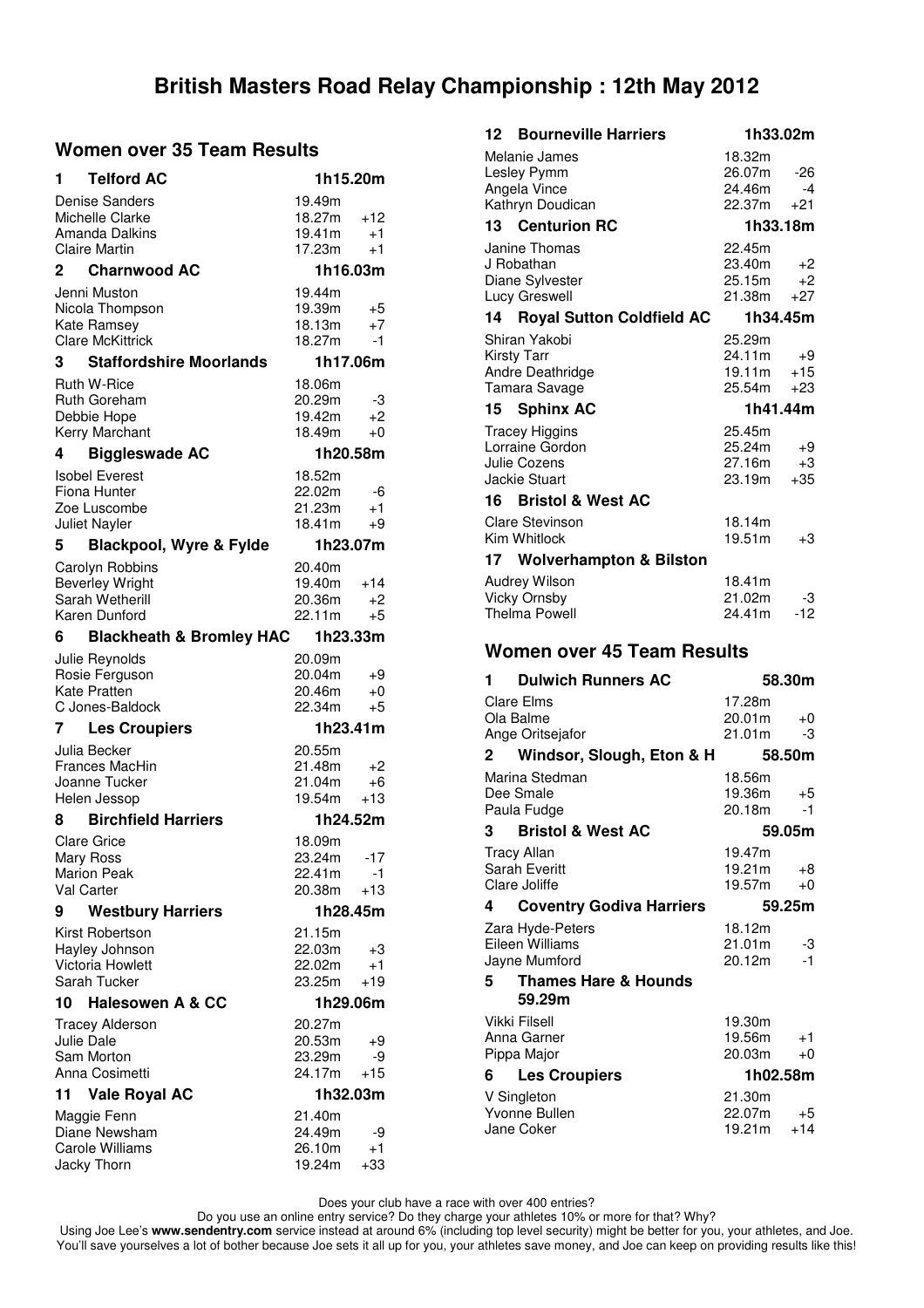| 7  | <b>Rotherham Harriers &amp; AC</b>         | 1h04.28m         |           |
|----|--------------------------------------------|------------------|-----------|
|    | Janet Hindley                              | 20.08m           |           |
|    | Phillipa James                             | 21.17m           | $+1$      |
|    | Nina Hague                                 | 23.03m           | -5        |
| 8  | <b>North Derbyshire RC</b>                 | 1h04.48m         |           |
|    | Sharon Stevenson<br>Fiona Duroe            | 20.57m<br>22.50m | -2        |
|    | Ann Barker                                 | 21.01m           | +7        |
| 9  | <b>Wolverhampton &amp; Bilston</b>         | 1h05.18m         |           |
|    | Sue Weatherburn                            | 20.21m           |           |
|    | Jackie Halford                             | 21.01m           | +5        |
|    | <b>Carrie Creamer</b>                      | 23.56m           | $-10$     |
| 10 | <b>Rugby &amp; Northampton AC</b>          | 1h06.20m         |           |
|    | Angela Copson                              | 20.02m           |           |
|    | <b>B</b> Parkinson<br><b>Cath Williams</b> | 25.21m<br>20.57m | -18<br>+5 |
| 11 | <b>Vale Royal AC</b>                       | 1h08.09m         |           |
|    | Jayne Lomax                                | 22.41m           |           |
|    | Valerie Kinvig                             | 23.45m           | -1        |
|    | Joanne Edwards                             | 21.43m           | $+10$     |
| 12 | <b>Halesowen A &amp; CC</b>                | 1h09.31m         |           |
|    | Sally Spencer                              | 20.58m           |           |
|    | <b>Marion Bailey</b>                       | 24.33m           | -7        |
|    | Ellen Ambrose                              | 24.00m           | +0        |
| 13 | <b>Wolds Veteran RC</b>                    | 1h11.51m         |           |
|    | Anne Mortimer<br><b>Julie Turrell</b>      | 22.57m<br>23.16m | +9        |
|    | Susan Green                                | 25.38m           | -4        |
| 14 | <b>West Bromwich Harriers</b>              | 1h17.36m         |           |
|    | Diane Edge                                 | 24.39m           |           |
|    | Megan Jeavons                              | 26.43m           | $+4$      |
|    | Ruth Blackwood                             | 26.14m           | +5        |
| 15 | <b>Birchfield Harriers</b>                 |                  |           |
|    | <b>Tracy Ratcliffe</b>                     | 23.37m           |           |
| 16 | <b>Blackheath &amp; Bromley HAC</b>        |                  |           |
|    | Anne Cilia                                 | 24.45m           |           |
| 17 | <b>Centurion RC</b>                        |                  |           |
|    | Theresa Woolley                            | 21.24m           |           |
| 18 | <b>Derby AC</b>                            |                  |           |
|    | Paula Parkin                               | 22.59m           |           |
|    | <b>Tracey Greenway</b>                     | 18.46m           | $+28$     |
|    |                                            |                  |           |

## **Women over 55 Team Results**

| <b>Wolds Veteran R C</b>                             | 1h03.21m                                    |
|------------------------------------------------------|---------------------------------------------|
| Daphne Ellmore<br>Barbara Brown<br>Jane Morley       | 19.44m<br>22.42m<br>$-13$<br>20.55m<br>$+8$ |
| 2 Team Bath AC                                       | 1h05.33m                                    |
| Zina Marchant<br>Marg Thompson<br><b>Lindsey Dow</b> | 20.47m<br>22.05m<br>$+0$<br>22.41m<br>$-2$  |
| <b>Dulwich Runners AC</b><br>$\mathbf{3}$            | 1h08.06m                                    |
| Ros Tabor<br>Steph Burchill<br><b>Claire Steward</b> | 21.06m<br>-15<br>25.44m<br>$21.16m + 14$    |

**4 Les Croupiers 1h08.09m** Ann James 22.32m Marilyn Rowson 23.06m +4 Edwina Turner **5 Rotherham Harriers & AC 1h11.38m** Gillian Taylor 22.10m Wendy Whitaker 24.08m +0 Jennifer Horan 25.20m +1 **6 Westbury Harriers 1h11.43m** Marilyn Palmer **24.25m**<br>
Shirley Hume 21.57m Shirley Hume 21.57m +13 Eithne Noonan 25.21m +0 **7 Blackheath & Bromley HAC 1h15.08m** Helen Godsell 22.46m Annie McDonough 24.13m -1 Maz Turner 28.09m +1 **8 Barnet & District AC 1h18.59m** Ros de Bertauche <sup>24.49m</sup><br>Pauline Lygo 26.40m Pauline Lygo 26.40m +5<br>
Maureen Shirley 27.30m +4 Maureen Shirley **9 Spectrum Striders RC 1h21.18m** Anne Fortune 24.08m<br>
Janet Redpath 28.49m Janet Redpath 28.49m +0 Steph Charman 28.21m +4 **10 Cannock & Stafford AC** Chris Rollason 22.55m Dot Fellows 22.14m +13 **11 Redhill Road Runners** Ann Ford 20.26m

### **Women over 65 Team Results**

| <b>Les Croupiers</b><br>1. | 1h23.45m |      |
|----------------------------|----------|------|
| Clare Johnson              | 27.36m   |      |
| Annie Conroy               | 26.34m   | +6   |
| <b>Ruth Collishaw</b>      | 29.35m   | $+3$ |

Does your club have a race with over 400 entries?

Do you use an online entry service? Do they charge your athletes 10% or more for that? Why?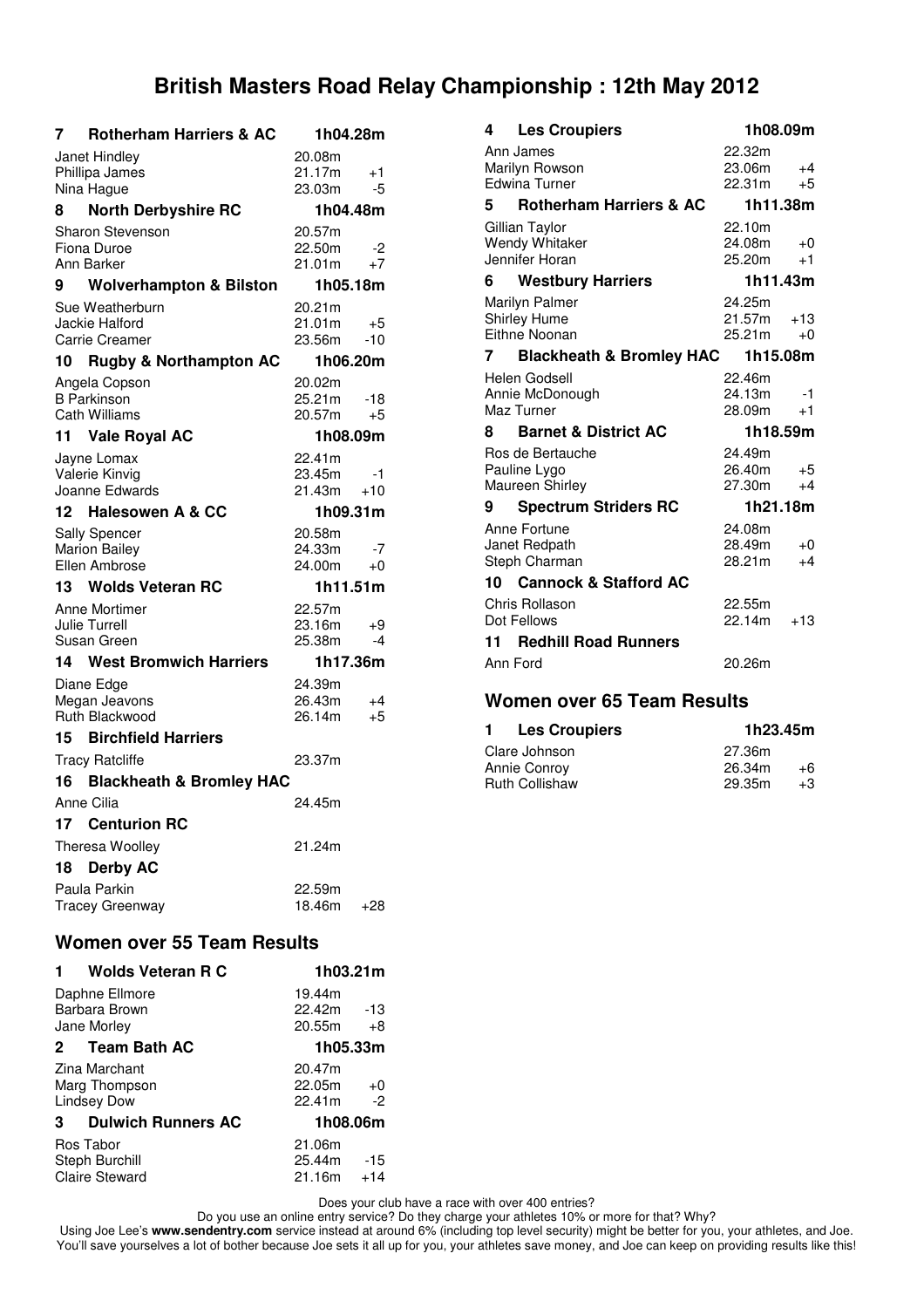### **Men over 35 Team Results**

| 1<br><b>Highgate Harriers</b>                                                                                                                                        | 2h07.29m                                                                                                                                       |
|----------------------------------------------------------------------------------------------------------------------------------------------------------------------|------------------------------------------------------------------------------------------------------------------------------------------------|
| <b>Chris Bailey</b><br>Alex Davidson<br><b>Richard Scott</b><br>Duncan Burbidge<br>Chris Beacham<br>Henry Dodwell<br><b>Ben Pochee</b><br>Ben Noad<br>$\overline{2}$ | 17.23m<br>16.56m<br>+15<br>15.31m<br>$+12$<br>$+1$<br>16.00m<br>16.11m<br>$+2$<br>15.33m<br>$+2$<br>14.56m<br>+2<br>14.59m<br>$+0$<br>2h08.20m |
| <b>Ron Hill Cambuslang</b><br><b>Charlie Thomson</b>                                                                                                                 | 16.00m                                                                                                                                         |
| <b>Greg Hastie</b><br>Dave Thom<br>Mart McLaughlin<br>Jamie Reid<br><b>Robert Gilroy</b><br>lain Campbell<br>Stevie Wylie                                            | 16.20m<br>+4<br>16.52m<br>$+1$<br>15.43m<br>+3<br>16.05m<br>$+0$<br>15.33m<br>$+1$<br>16.18m<br>$-1$<br>15.29m<br>$+0$                         |
| <b>Salford Harriers &amp; AC</b><br>3<br><b>Martin Cox</b>                                                                                                           | 2h09.37m<br>15.21m                                                                                                                             |
| David Lockett<br><b>Eric Crowther</b><br>lan Jackson<br>Michael Grace<br>Darren Moran<br>James Williams<br>James Kovacs                                              | 16.03m<br>+2<br>16.49m<br>$-1$<br>16.29m<br>$+1$<br>15.59m<br>$+0$<br>16.56m<br>-3<br>16.04m<br>$+1$<br>15.56m<br>+0                           |
|                                                                                                                                                                      |                                                                                                                                                |
| 4<br><b>Preston Harriers</b>                                                                                                                                         | 2h10.49m                                                                                                                                       |
| <b>Steve Hallas</b><br>Jonathan Green<br>Jason Parker<br>David Watson<br>Gethin Butler<br><b>Robert Affleck</b><br>Matt Livingstone<br><b>Gary Pennington</b>        | 16.50m<br>16.17m<br>+12<br>16.18m<br>$+6$<br>16.47m<br>-2<br>15.38m<br>+5<br>15.39m<br>$+2$<br>17.08m<br>$-2$<br>16.12m<br>$+0$                |
| <b>Thames Hare &amp; Hounds</b><br>5                                                                                                                                 | 2h10.58m                                                                                                                                       |
| Dave Symons<br>Jerry Watson<br>lan Harkness<br>Ben Reynolds<br>Alex Gaskell<br>Andy Weir<br><b>Chris Daniels</b><br>Andy Morgan-Lee                                  | 16.24m<br>17.36m<br>+1<br>16.06m<br>$+7$<br>15.39m<br>+4<br>17.01m<br>-2<br>16.00m<br>$+1$<br>16.57m<br>$+1$<br>15.15m<br>$+1$                 |
| <b>BRATClub</b><br>6<br>Paddy Allaway                                                                                                                                | 2h12.01m<br>16.08m                                                                                                                             |

| 7  | <b>Les Croupiers</b>                                                                                                                                                                     | 2h12.20m                                                                                 |                                                      |
|----|------------------------------------------------------------------------------------------------------------------------------------------------------------------------------------------|------------------------------------------------------------------------------------------|------------------------------------------------------|
| 8  | Julian Baker<br><b>Chris Cobbold</b><br>Gareth Lynch<br><b>Matthew Hurford</b><br>Nicholas Dukes<br><b>Phil Cook</b><br><b>Robert Sage</b><br><b>Huw Evans</b><br><b>Tipton Harriers</b> | 15.59m<br>15.46m<br>17.05m<br>17.15m<br>16.50m<br>17.02m<br>16.25m<br>15.58m<br>2h14.31m | +6<br>$-1$<br>$-4$<br>$-1$<br>$+1$<br>$+1$<br>$+0$   |
|    | Phil Clamp                                                                                                                                                                               | 15.53m                                                                                   |                                                      |
|    | Rich O'Sullivan<br>Kevin Freeman<br>Malcolm Eustace<br>Paul Rogers<br>Jason Corns<br>Aaron Keene<br>Dean Hill                                                                            | 16.44m<br>17.32m<br>16.35m<br>16.43m<br>17.54m<br>16.31m<br>16.39m                       | -2<br>-3<br>$+1$<br>$+1$<br>$-1$<br>$+3$<br>$+0$     |
| 9  | <b>Staffordshire Moorlands</b>                                                                                                                                                           | 2h16.36m                                                                                 |                                                      |
|    | Robin Hope<br><b>Mark Platts</b><br>Anthony Jones<br>Jason Burgess<br>Gareth Briggs<br>Wood James<br>Craig Jeffery<br>Darren Perry                                                       | 16.40m<br>18.47m<br>17.35m<br>16.26m<br>16.33m<br>17.11m<br>16.45m<br>16.39m             | -14<br>$+7$<br>$+12$<br>$+1$<br>$+1$<br>$+4$<br>$+1$ |
|    |                                                                                                                                                                                          |                                                                                          |                                                      |
| 10 | <b>Wells City Harriers</b>                                                                                                                                                               | 2h17.29m                                                                                 |                                                      |
|    | Lloyd Collins<br>Jon James<br><b>Tom Dukes</b><br><b>Adrian Marriott</b><br>Simon Prior<br><b>Stephen Masters</b><br><b>Gra Gouldsmith</b><br>Peter Darton                               | 16.13m<br>15.54m<br>17.47m<br>15.12m<br>17.30m<br>17.53m<br>18.12m<br>18.48m             | +10<br>-5<br>$+4$<br>-2<br>-3<br>$+1$<br>$-1$        |
| 11 | <b>Southport Waterloo AC</b>                                                                                                                                                             | 2h18.29m                                                                                 |                                                      |
|    | David Hamilton<br>Keith Lunt<br>Steven Wilkinson<br>Michael Morgan<br>Peter Roome<br>Matthew Thompson<br><b>Robert Berry</b><br><b>Steve Lewis</b>                                       | 16.10m<br>18.39m<br>16.51m<br>17.59m<br>17.26m<br>16.12m<br>17.11m<br>18.01m             | $-15$<br>$+10$<br>$+0$<br>+1<br>$^{+1}$<br>+4<br>+0  |
| 12 | <b>Royal Sutton Coldfield AC</b><br><b>Nick Corker</b>                                                                                                                                   | 2h20.32m<br>15.32m                                                                       |                                                      |

Does your club have a race with over 400 entries?

Do you use an online entry service? Do they charge your athletes 10% or more for that? Why?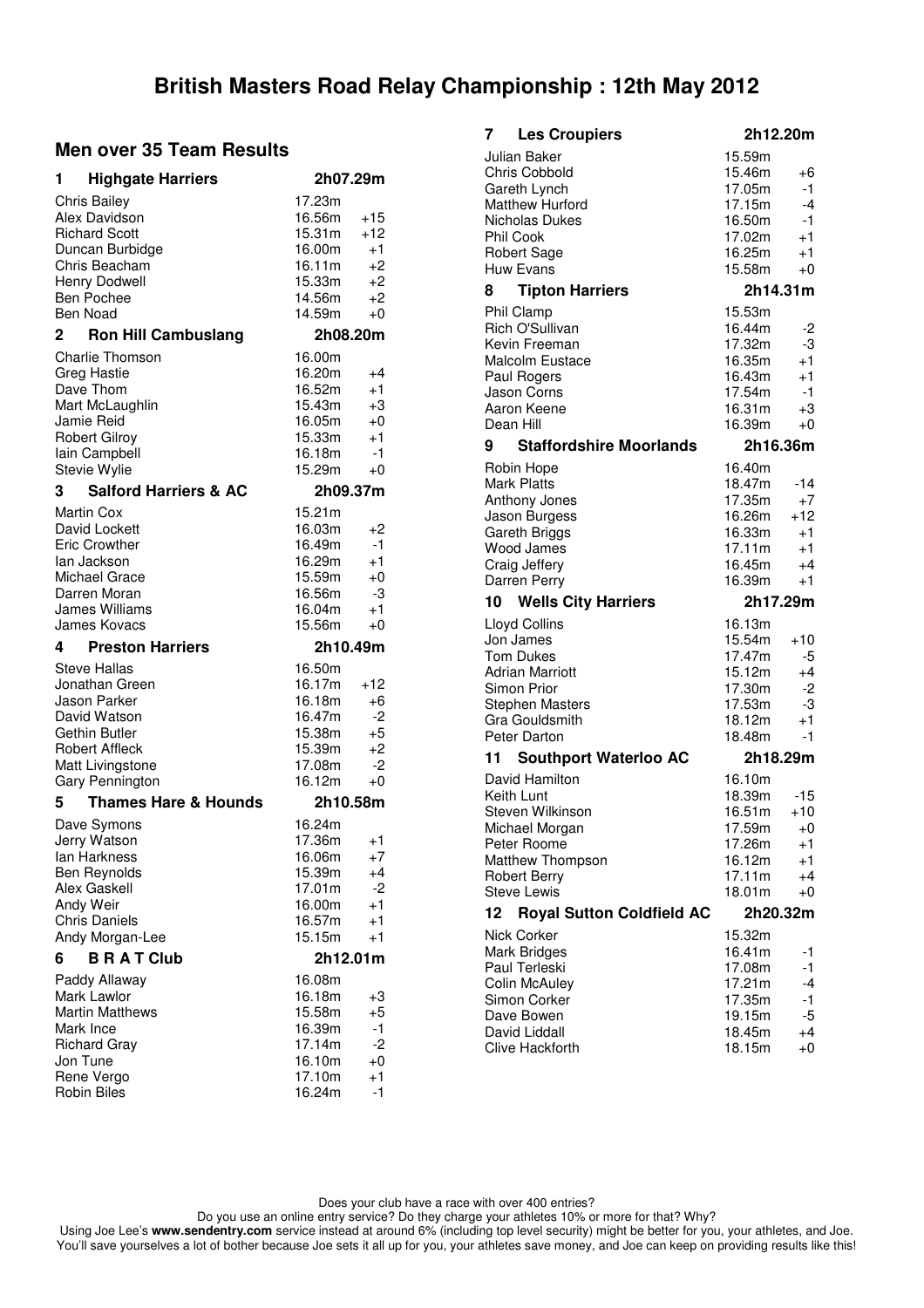| <b>Birchfield Harriers</b><br>13                                                                                                                                                        | 2h24.20m                                                                                 |                                                    |
|-----------------------------------------------------------------------------------------------------------------------------------------------------------------------------------------|------------------------------------------------------------------------------------------|----------------------------------------------------|
| John Cullen<br><b>Connolly Meagher</b><br><b>Nick Hewitt</b><br>Wayne Bourne<br>Peter Dimbleby<br>Shaun Howat<br>Simon McNamee<br>Mike Morley<br><b>Morpeth Harriers &amp; AC</b><br>14 | 16.33m<br>17.42m<br>20.32m<br>18.27m<br>16.44m<br>19.39m<br>17.38m<br>17.05m<br>2h24.35m | +2<br>-20<br>$+3$<br>$+12$<br>-5<br>$+14$<br>$+1$  |
| Neil Wilkinson                                                                                                                                                                          | 15.43m                                                                                   |                                                    |
| Paul Waterston<br>Mike Winter<br>lan Corner<br><b>Phil Walker</b><br><b>Fergus Bates</b><br>Michael Thomson<br>Jim Alder                                                                | 16.40m<br>18.39m<br>22.28m<br>17.07m<br>17.11m<br>17.17m<br>19.30m                       | -2<br>-9<br>-21<br>$+10$<br>+8<br>$+6$<br>-1       |
| <b>Bournville Harriers</b><br>15                                                                                                                                                        | 2h26.25m                                                                                 |                                                    |
| Paul Thompson<br>Sean Rose<br>Sam Chatwin<br>Paul Dugmore<br><b>Edwin Hartley</b><br>Mark Doudican<br><b>Stuart Pearson</b><br>Heath Mason                                              | 15.50m<br>17.11m<br>17.07m<br>20.24m<br>19.01m<br>21.21m<br>17.53m<br>17.38m             | -5<br>$+0$<br>-9<br>$-1$<br>$-10$<br>$+15$<br>$+1$ |
| <b>Tyne Bridge Harriers</b><br>16                                                                                                                                                       | 2h28.55m                                                                                 |                                                    |
| <b>Paul Hilton</b><br>Dave Daniels<br>Dave Embleton<br>Dave Appleby<br>Peter Kennedy<br>John Tollitt<br><b>Christopher Meek</b><br>Ron Murray                                           | 16.43m<br>17.57m<br>17.31m<br>17.40m<br>17.54m<br>18.34m<br>21.48m<br>20.48m             | -2<br>+4<br>$+2$<br>$+0$<br>$+1$<br>$+2$<br>$-1$   |
| 17 Wolds Veteran RC                                                                                                                                                                     | 2h29.16m                                                                                 |                                                    |
| Gary Thomas<br>Gary Coulam<br>Andy Garside<br><b>Nigel Plaskitt</b><br>Peter Hutchinson<br>Paul Freeman<br>David Wilson<br>Mark Hodson                                                  | 16.49m<br>19.42m<br>18.13m<br>18.54m<br>19.10m<br>18.48m<br>18.18m<br>19.22m             | -23<br>$+10$<br>$-2$<br>+3<br>+2<br>$+17$<br>+0    |
| 18<br><b>Halesowen A &amp; CC</b><br>Mat Allen                                                                                                                                          | 2h29.52m<br>17.05m                                                                       |                                                    |
|                                                                                                                                                                                         |                                                                                          |                                                    |

| 19 Sphinx AC                                                                                                                                                   | 2h30.09m                                                                                                                             |
|----------------------------------------------------------------------------------------------------------------------------------------------------------------|--------------------------------------------------------------------------------------------------------------------------------------|
| Ashley Miles<br>Justin Smith<br>Andrew Lovelock<br>Peter Fahy<br>Kevin Naughton<br>Mitch Timms<br><b>Bernald Blundell</b><br>Mark Coyle                        | 15.54m<br>17.16m<br>-6<br>17.51m<br>-1<br>19.08m<br>$-4$<br>19.21m<br>-1<br>20.25m<br>-9<br>20.48m<br>$+10$<br>19.26m<br>+0          |
| 20 Wakefield & District                                                                                                                                        | 2h37.24m                                                                                                                             |
| <b>Neil Dutton</b><br>Peter McNamara<br><b>Tony Smith</b><br><b>Anthony White</b><br>Paul Robinson<br>David Dawson<br>Mark Whitehouse<br>Peter Young           | 18.01m<br>17.21m<br>$+12$<br>18.55m<br>$+0$<br>19.18m<br>$-4$<br>22.03m<br>-2<br>19.42m<br>$+0$<br>21.23m<br>$+19$<br>20.41m<br>$+1$ |
| <b>West Bromwich Harriers</b><br>21                                                                                                                            | 2h38.30m                                                                                                                             |
| Gary Whitehouse<br><b>Steven Pitt</b><br>Gurmel Dehl<br>Malcolm Carr<br><b>Gary Clifton</b><br><b>Andrew Moseley</b><br>James Greenwood<br><b>Paul Mansell</b> | 17.26m<br>18.26m<br>-3<br>17.00m<br>$+15$<br>19.12m<br>-3<br>-3<br>19.42m<br>20.43m<br>-5<br>21.40m<br>$+17$<br>24.21m<br>$-1$       |
| 22 Blackheath & Bromley HAC                                                                                                                                    |                                                                                                                                      |
| Steve Cooper<br>Mark Ellison<br>Andy Lawes<br><b>Adrian Stocks</b><br>lan Montgomery                                                                           | 16.32m<br>19.31m<br>-24<br>19.56m<br>-2<br>20.59m<br>-6<br>22.32m<br>$+7$                                                            |
| 23 Centurion RC                                                                                                                                                |                                                                                                                                      |
| I Satterthwaite<br>Paul Bingham<br>Chris McCann<br><b>Tony Haden</b><br>Neil Wilkes<br>Seth Atkin<br>Kevin Morris                                              | 17.18m<br>18.43m<br>-10<br>20.03m<br>$-4$<br>19.29m<br>-1<br>21.34m<br>$+5$<br>20.44m<br>$+0$<br>23.22m<br>+20                       |
| 24<br><b>Coventry Godiva Harriers</b>                                                                                                                          |                                                                                                                                      |
| Nigel Arlidge                                                                                                                                                  | 18.29m                                                                                                                               |
| 25 Team Bath AC                                                                                                                                                |                                                                                                                                      |
| David Coales<br>26<br><b>Telford AC</b>                                                                                                                        | 16.17m                                                                                                                               |
| Karl Morris<br><b>Spencer Davies</b><br><b>Chris Davies</b><br><b>Nigel Tatton</b><br>Dale Wilkinson<br>Peter Plant                                            | 21.11m<br>18.59m<br>+8<br>14.41m<br>+27<br>20.33m<br>-5<br>17.09m<br>+11<br>18.53m<br>+1                                             |

Does your club have a race with over 400 entries?

Do you use an online entry service? Do they charge your athletes 10% or more for that? Why?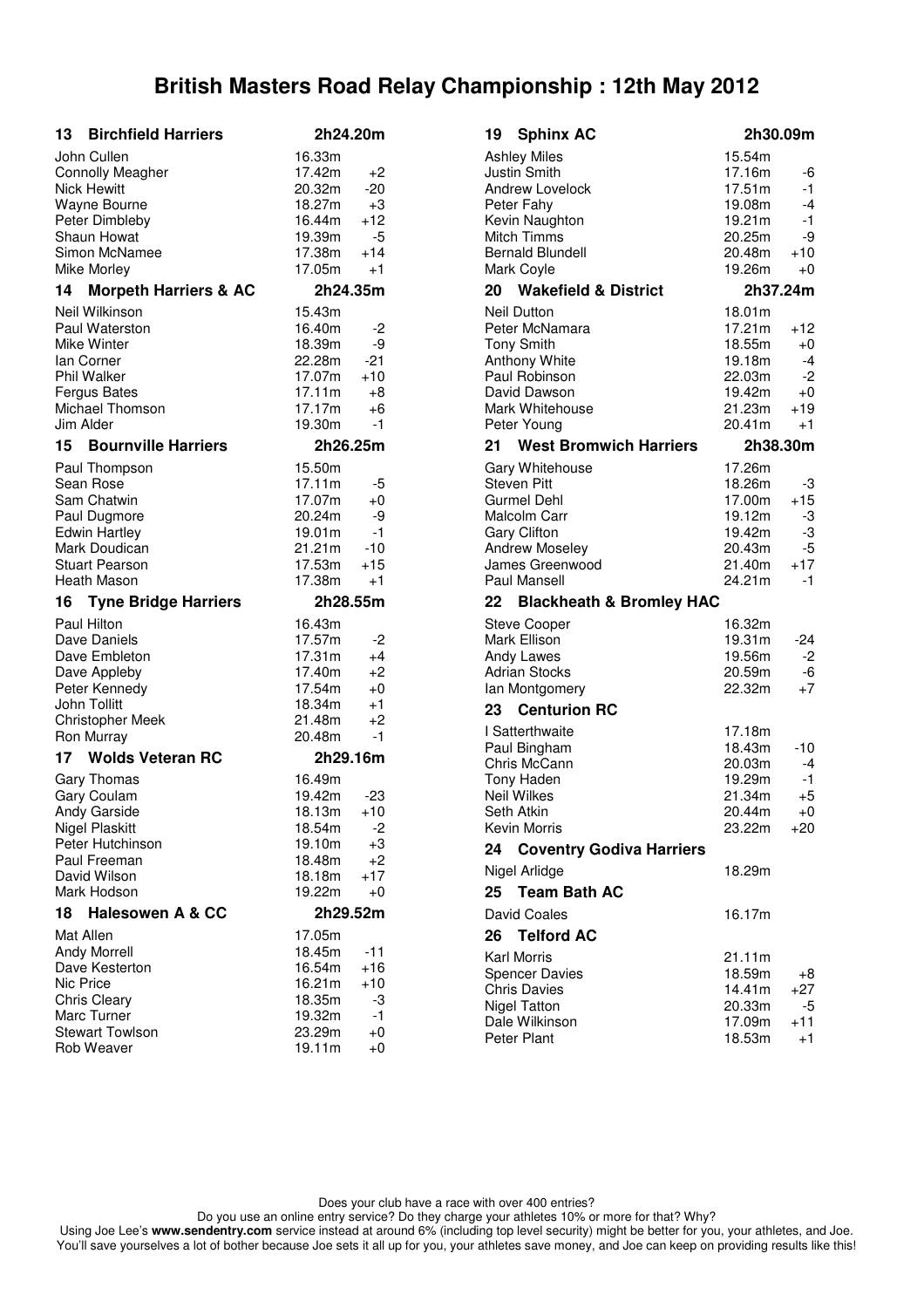#### **27 Wolverhampton & Bilston**

| Edward Bolland        | 18.17m |    |
|-----------------------|--------|----|
| <b>Robert Edwards</b> | 18.59m | +2 |
| Carl Morgan           | 20.32m | -2 |

### **Men over 45 Team Results**

| 1            | <b>Leicester Coritanian AC</b>            | 1h37.48m         |          |
|--------------|-------------------------------------------|------------------|----------|
|              | Gordon Lee                                | 15.13m           |          |
|              | Rob Sheen                                 | 16.30m           | -1       |
|              | Gareth Deacon                             | 16.16m           | +1       |
|              | Derek Guess                               | 17.00m           | -2       |
|              | <b>Tommy Hughes</b>                       | 16.09m           | +0       |
|              | Danny Keating                             | 16.40m           | -2       |
| $\mathbf{2}$ | <b>Bristol &amp; West AC</b>              | 1h40.00m         |          |
|              | Jeremy Hogan                              | 17.10m           |          |
|              | Mike Jacobs                               | 16.30m           | $+14$    |
| Nick Rose    |                                           | 17.14m           | +2       |
|              | David Bedwell<br>Alec Woods               | 17.34m<br>15.52m | +2<br>+0 |
|              | <b>Philip Parry</b>                       | 15.40m           | $+3$     |
| 3            | <b>Oxford City AC</b>                     | 1h41.30m         |          |
|              | Heine van Zyl                             | 17.44m           |          |
|              | Rob Webster                               | 16.46m           | $+21$    |
|              | Carl Thompson                             | 18.11m           | -1       |
|              | John Atyeo                                | 16.40m           | +8       |
|              | J Richardson                              | 15.56m           | +2       |
|              | <b>Steve Male</b>                         | 16.13m           | $+1$     |
| 4            | <b>Telford AC</b>                         | 1h42.49m         |          |
|              | Paul Ward                                 | 15.19m           |          |
|              | John Garmson                              | 17.28m           | -8       |
|              | John Sanders                              | 17.28m           | -3       |
|              | Colin Lancaster                           | 18.30m           | $+0$     |
|              | <b>Tony Power</b>                         | 17.06m           | -1       |
|              | Greg Wilson                               | 16.58m           | $+1$     |
| 5            | <b>Southampton AC</b>                     | 1h47.53m         |          |
|              | David Blackman                            | 16.17m           |          |
|              | Jon Grainger                              | 17.19m           | +0       |
|              | <b>John Macinnes</b>                      | 18.29m           | -3       |
|              | <b>Malcolm Riddle</b><br>Howard Long      | 18.59m<br>19.27m | -7<br>-1 |
|              | Peter Costley                             | 17.22m           | +6       |
| 6            | <b>Dulwich Runners AC</b>                 | 1h48.28m         |          |
|              | Stephen Smythe                            | 18.33m           |          |
|              | <b>Tony Tuohy</b>                         | 16.28m           | +28      |
|              | David Beaver                              | 17.08m           | $+10$    |
|              | Chris Loizou                              | 18.51m           | -5       |
|              | Duncan Hussey                             | 16.58m           | +5       |
|              | Duncan Wilson                             | 20.30m           | -2       |
| 7            | <b>Salford Harriers &amp; AC</b>          | 1h48.32m         |          |
|              | <b>Trevor Rayner</b>                      | 17.23m           |          |
|              | Mark Seed                                 | 17.53m           | +2       |
|              | David Townsend                            | 17.55m           | $+2$     |
|              | <b>Graham Chesters</b>                    | 17.46m           | +7       |
|              | <b>Stan Curran</b><br><b>Paul Birkett</b> | 19.57m<br>17.38m | -5<br>+6 |
|              |                                           |                  |          |

| <b>B R A T Club</b><br>8                      |                  | 1h48.39m      |
|-----------------------------------------------|------------------|---------------|
| David McNeil                                  | 17.43m           |               |
| Nick Murphy                                   | 17.00m           | $+16$         |
| Mark Hirsch                                   | 17.38m           | $+4$          |
| Chris Horton                                  | 18.20m           | $+0$          |
| Nick Iliff<br>Owen Doherty                    | 18.55m<br>19.03m | $-1$<br>-1    |
|                                               |                  |               |
| 9<br><b>Wolverhampton &amp; Bilston</b>       |                  | 1h49.11m      |
| lan Pincher<br><b>Nigel Share</b>             | 17.13m           |               |
| Duncan Davies                                 | 17.25m<br>18.54m | +8<br>-9      |
| Darren Edwards                                | 18.55m           | $+0$          |
| Callum Eden                                   | 18.36m           | +3            |
| Simon Calrow                                  | 18.08m           | +5            |
| 10 Blackheath & Bromley HAC                   |                  | 1h49.22m      |
| Keith Ewing                                   | 16.12m           |               |
| Neil Ayrton                                   | 18.44m           | -15           |
| Mark Watling                                  | 18.28m           | -3            |
| Steve Pairman                                 | 18.46m           | $+1$          |
| Roy Smith                                     | 17.54m           | +6            |
| Con Griffin                                   | 19.18m           | -1            |
| 11<br><b>Sheffield RC</b>                     |                  | 1h49.31m      |
| Les Morton                                    | 20.18m           |               |
| lan A-barnes                                  | 16.55m           | $+24$         |
| <b>Gary Podmore</b>                           | 19.06m           | $+2$          |
| Jed Turner<br>David Broddle                   | 18.08m<br>18.04m | $+4$<br>$+10$ |
| Chris Ireland                                 | 17.00m           | $+7$          |
|                                               |                  |               |
|                                               |                  |               |
| 12<br><b>Derby AC</b>                         |                  | 1h49.33m      |
| John Knibb                                    | 17.18m           |               |
| <b>Russell Parkin</b>                         | 16.59m           | $+14$         |
| John Robertson                                | 18.49m<br>18.40m | $-10$<br>+2   |
| Kevin Spare<br><b>Clive Toplass</b>           | 18.32m           | +2            |
| Ray McDonald                                  | 19.15m           | $-2$          |
| 13 E Cheshire & Tameside                      |                  | 1h49.57m      |
|                                               | 17.43m           |               |
| Stephen Robinson<br>Daniel Vaughan            | 18.00m           | +4            |
| <b>Francis Day</b>                            | 19.21m           | -4            |
| Saul Gallagher                                | 18.34m           | $+2$          |
| John Bowker                                   | 19.17m           | +2            |
| <b>Gary Matthews</b>                          | 17.02m           | +8            |
| 14<br><b>Les Croupiers</b>                    |                  | 1h51.03m      |
| Jeremy Forshew                                | 16.53m           |               |
| Paul Coker                                    | 18.15m           | -4            |
| <b>Richard Bullen</b>                         | 17.16m           | +8            |
| David Headon                                  | 18.52m           | -4            |
| David Williams                                | 19.56m           | -4            |
| Paul Morris                                   | 19.51m           | -2            |
| 15<br><b>Coventry Godiva Harriers</b>         |                  | 1h52.00m      |
| <b>Howard Anderson</b>                        | 17.25m           |               |
| <b>Vince Clisham</b>                          | 17.48m           | +6            |
| <b>Michael Peters</b><br><b>Martin Slevin</b> | 19.38m<br>18.58m | -8<br>$-2$    |
| lan Gower                                     | 19.05m           | $+4$          |

Does your club have a race with over 400 entries?

Do you use an online entry service? Do they charge your athletes 10% or more for that? Why?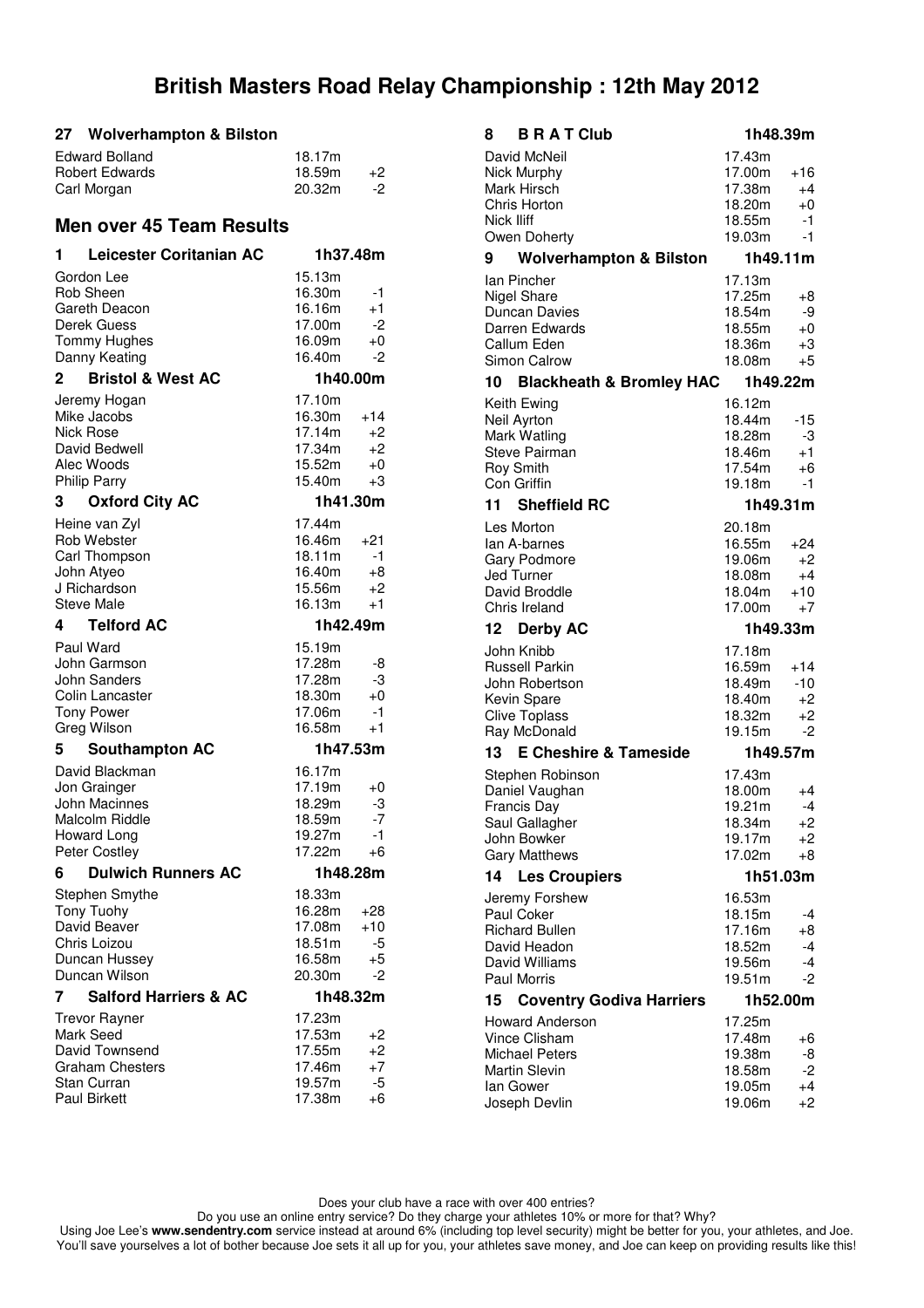| 16         | <b>Rotherham Harriers &amp; AC</b>           | 1h52.14m         |               |
|------------|----------------------------------------------|------------------|---------------|
|            | John Comrie                                  | 16.46m           |               |
|            | <b>Terry Eastwood</b>                        | 18.01m           | -3            |
|            | David Nuttall                                | 18.04m           | $+1$          |
|            | <b>Howard Darwin</b>                         | 17.53m<br>20.41m | $+3$          |
|            | John Spencer<br>Gary Ridgeway                | 20.49m           | -9<br>-5      |
| 17         | <b>Royal Sutton Coldfield AC</b>             | 1h53.11m         |               |
|            |                                              |                  |               |
|            | <b>Tony Hinchley</b><br><b>Steve Marklew</b> | 17.25m<br>17.02m | $+15$         |
|            | John Fletcher                                | 18.31m           | -6            |
|            | Paul Jenkins                                 | 19.46m           | -6            |
|            | Gordon Price                                 | 19.50m           | -2            |
|            | Paul Kenney                                  | 20.37m           | -3            |
| 18         | <b>Vale Royal AC</b>                         | 1h55.17m         |               |
|            | Tom Annable                                  | 18.03m           |               |
|            | Gary Weedall                                 | 18.10m           | +2            |
|            | David Shepherd                               | 18.44m           | $+4$          |
|            | <b>Richard Pettitt</b>                       | 21.09m           | -7            |
|            | Scott Bamber<br>John Moulds                  | 18.44m<br>20.27m | +9<br>$+0$    |
|            |                                              |                  |               |
|            | <b>19 Westbury Harriers</b>                  | 1h55.31m         |               |
|            | Aidan Naughton                               | 20.33m           |               |
| Ken Ham    |                                              | 18.06m           | +13           |
| Keith Hill | <b>Malcom White</b>                          | 19.30m<br>18.28m | $+7$<br>$+4$  |
|            | Mark Tooski                                  | 19.13m           | +9            |
|            | <b>Andrew Yuill</b>                          | 19.41m           | $+0$          |
| 20         | <b>North Derbyshire RC</b>                   | 1h59.39m         |               |
|            | <b>Steve Bennett</b>                         | 18.17m           |               |
| lan Lilley |                                              | 20.05m           | -8            |
|            | David Ashmore                                | 20.07m           | $+4$          |
|            | John Cannon                                  | 20.30m           | -2            |
|            | Stu Cunningham<br><b>Steve Kimberley</b>     | 19.10m<br>21.30m | $+14$         |
|            |                                              |                  | $+0$          |
| 21         | <b>Halesowen A &amp; CC</b>                  | 2h03.47m         |               |
|            | <b>Melvin Edwards</b>                        | 19.04m           |               |
|            | Mike Neylon<br><b>Paul Butler</b>            | 21.08m<br>21.20m | -3<br>$+3$    |
| Jon Hill   |                                              | 18.49m           | $+6$          |
|            | Kevin Monk                                   | 22.14m           | +14           |
|            | Steve Millington                             | 21.12m           | $+1$          |
| 22         | <b>Blackpool Wyre &amp; Fylde</b>            | 2h06.56m         |               |
|            | <b>Stuart Williams</b>                       | 19.12m           |               |
|            | Gary Johnston                                | 20.11m           | +2            |
|            | <b>Terence Westhead</b>                      | 22.35m           | -2            |
|            | Jeffery Wright                               | 22.05m           | $+2$          |
|            | Dunc Richardson<br><b>Terry Bradshaw</b>     | 21.30m<br>21.23m | $+18$<br>$+1$ |
| 23 -       | <b>Centurion RC</b>                          | 2h15.44m         |               |
|            |                                              | 22.35m           |               |
|            | <b>Gary Turner</b><br>Paul Cornock           | 21.17m           | +4            |
|            | <b>Thomas Healy</b>                          | 23.11m           | $+3$          |
|            | Eric Robathan                                | 22.00m           | $+2$          |
|            | L Satterthwaite                              | 22.48m           | $+21$         |
|            | Kevin O'Malley                               | 23.53m           | $+1$          |
| 24         | <b>Bingley Harriers</b>                      |                  |               |
|            | Simon Johnson                                | 16.22m           |               |
|            | <b>Stewart McDonald</b>                      | 16.39m           | +5            |
|            | 25 Bournville Harriers                       |                  |               |

| Daniel Wilson                           | 18.13m           |            |
|-----------------------------------------|------------------|------------|
|                                         |                  |            |
| 26<br><b>Ron Hill Cambuslang</b>        |                  |            |
| Walter Edgar                            | 17.03m           |            |
| Colin Feechan                           | 18.16m           | -5         |
| 27 Tipton Harriers                      |                  |            |
|                                         |                  |            |
| <b>Mark Farnell</b>                     | 18.19m           |            |
| <b>Wesham Road Runners</b><br>28        |                  |            |
| Peter Cooke                             | 23.17m           |            |
| <b>Graham Cunliffe</b>                  | 24.04m           | +4         |
| <b>Christopher Moss</b>                 | 24.12m           | +3         |
| David Preston                           | 22.01m           | $+2$       |
|                                         | 21.27m           | $+22$      |
| Alan Glasgow                            |                  |            |
| <b>Men over 55 Team Results</b>         |                  |            |
| <b>Oxford City AC</b><br>1              |                  | 1h12.00m   |
|                                         |                  |            |
| Phil Huxley                             | 17.38m           |            |
| <b>Roy Treadwell</b>                    | 18.03m           | +2         |
| <b>Stewart Thorp</b>                    | 18.07m           | $+4$       |
| <b>Richard Grant</b>                    | 18.12m           | +5         |
| <b>Salford Harriers &amp; AC</b><br>2   |                  | 1h12.21m   |
| R Derbyshire                            | 19.35m           |            |
| Mike Deegan                             | 16.48m           | +23        |
| Mike Wakefield                          | 19.26m           | $+2$       |
| <b>Eric Williams</b>                    | 16.32m           | $+13$      |
| Wesham Road Runners & AC 1h13.05m<br>3  |                  |            |
|                                         |                  |            |
| John Bertenshaw                         | 18.50m           |            |
|                                         |                  |            |
| Alex Rowe                               | 16.49m           | +24        |
| John Collier                            | 18.39m           | $+1$       |
| <b>Barry Peatfield</b>                  | 18.47m           | $+1$       |
| <b>Dulwich Runners AC</b><br>4          |                  | 1h13.20m   |
| Nicholas Brown                          | 17.59m           |            |
|                                         | 17.47m           |            |
| Adrian Greer<br>Neville Webb            | 18.53m           | +6<br>$+3$ |
| Mike Mann                               | 18.41m           | $+0$       |
|                                         |                  |            |
| <b>Preston Harriers</b><br>5            |                  | 1h14.23m   |
| Kevin Hesketh                           | 17.38m           |            |
| <b>Philip Morley</b>                    | 18.27m           | -4         |
| Stephen Clayton                         | 19.40m           | $+1$       |
| Philip Walsh                            | 18.38m           | $+1$       |
| <b>Wirral AC</b><br>6                   |                  | 1h14.36m   |
|                                         |                  |            |
| <b>Graham Ratcliffe</b>                 | 16.54m           |            |
| <b>Nigel Pratten</b>                    | 21.25m           | -31        |
| <b>Brian Beecroft</b>                   | 18.10m           | $+10$      |
| <b>Anthony McDevitt</b>                 | 18.07m           | +4         |
| <b>Sheffield Running Club</b><br>7      |                  | 1h15.24m   |
| Nicholas Duggan                         | 18.34m           |            |
| Malcolm Taylor                          | 19.22m           | +2         |
| Paul Blakeney                           | 19.24m           | $+5$       |
| Sid Cordle                              | 18.04m           | +5         |
| <b>Rotherham Harriers &amp; AC</b><br>8 |                  | 1h16.28m   |
|                                         |                  |            |
| Robert Tintinger                        | 18.28m           |            |
| Jeremy Spence                           | 19.19m           | +2         |
| Kevin Thomas<br><b>Peter Neal</b>       | 19.00m<br>19.41m | $+4$<br>+0 |

Does your club have a race with over 400 entries?

Do you use an online entry service? Do they charge your athletes 10% or more for that? Why?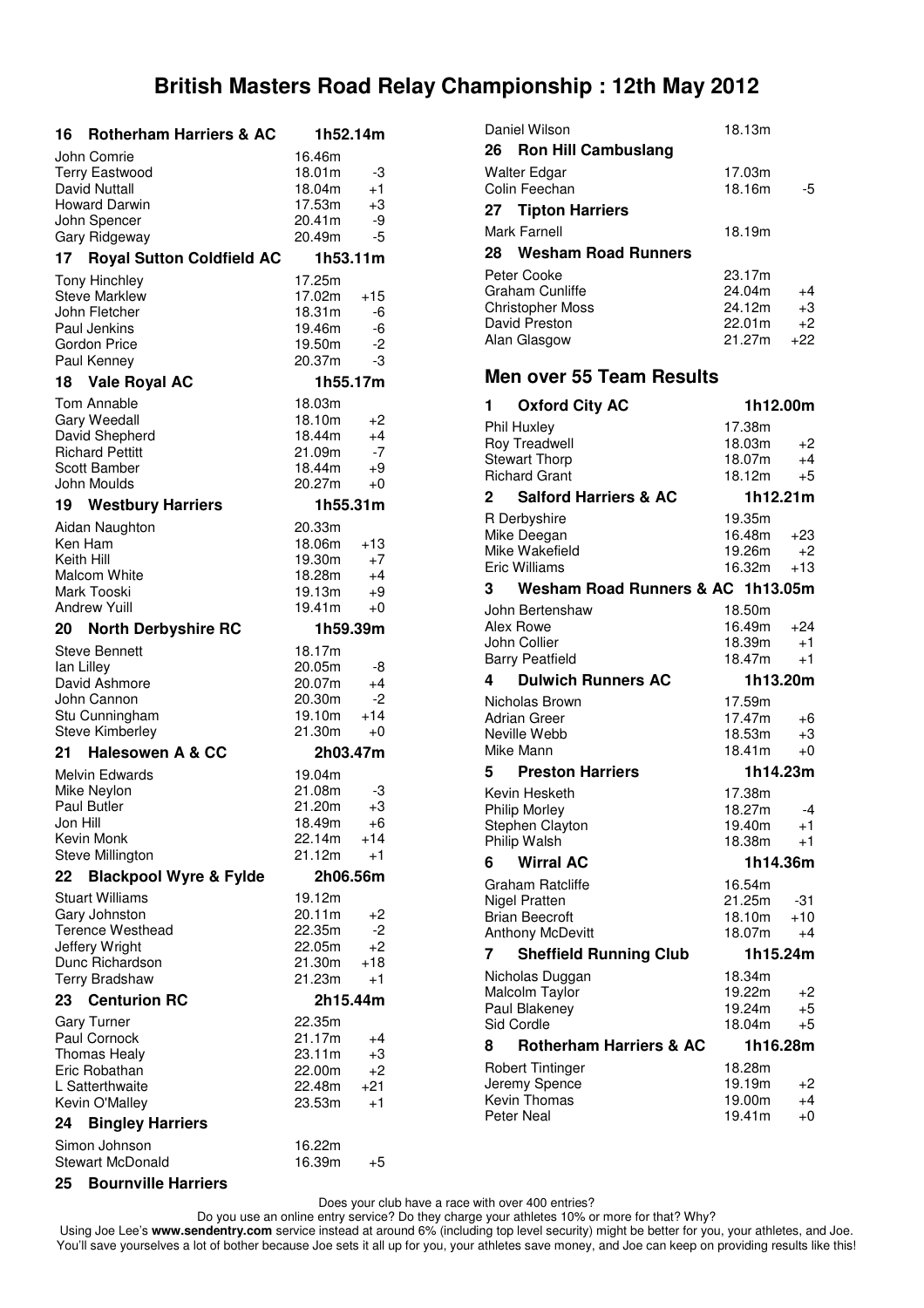| <b>South London Harriers</b><br>9          | 1h17.27m         |             |  |
|--------------------------------------------|------------------|-------------|--|
| <b>Paul Williams</b>                       | 19.21m           |             |  |
| lan Kitching                               | 17.58m           | +16         |  |
| Nigel Bush<br><b>Francis Upcott</b>        | 19.58m<br>20.10m | $+1$<br>-2  |  |
| 10 Barnet & District AC                    | 1h17.35m         |             |  |
| <b>Desmond Michael</b>                     | 18.10m           |             |  |
| Johnathan Kilsby                           | 19.27m           | -3          |  |
| John Clarke                                | 21.33m           | -6          |  |
| David Wilcock                              | 18.25m           | +5          |  |
| 11 Wakefield & District HAC                | 1h18.27m         |             |  |
| David Brailsford<br>Keith Singleton        | 18.58m<br>20.39m | -2          |  |
| Ste Wilkinson                              | 19.16m           | $+10$       |  |
| <b>Richard West</b>                        | 19.34m           | +2          |  |
| 12 Stockport Harriers & AC                 | 1h18.33m         |             |  |
| Len Best                                   | 18.08m           |             |  |
| <b>Gerrard Moss</b>                        | 20.46m           | -14         |  |
| David Mellor<br>Ste Shaughnessy            | 20.48m<br>18.51m | +2<br>+5    |  |
| 13 <sup>7</sup><br><b>Team Bath AC</b>     | 1h18.57m         |             |  |
| Tom Hutchison                              | 17.57m           |             |  |
| <b>Geoff Davies</b>                        | 19.12m           | -4          |  |
| Den Marchant                               | 22.19m           | $-11$       |  |
| David Rose                                 | 19.29m           | $+3$        |  |
| 14 Cobra RC                                | 1h19.01m         |             |  |
| David Daniels                              | 18.24m           |             |  |
| <b>Neil Hale</b><br><b>Steve Fletcher</b>  | 20.13m<br>20.26m | -6<br>+3    |  |
| <b>Adrian Marchant</b>                     | 19.58m           | $-1$        |  |
| <b>Vale Royal AC</b><br>15                 | 1h20.44m         |             |  |
| John Clarke                                | 19.27m           |             |  |
| Colin Rathbone                             | 22.16m           | -1          |  |
| <b>Tony Archer</b>                         | 18.58m           | $+7$        |  |
| Peter Maher                                | 20.03m           | $+2$        |  |
| <b>Clayton-le-Moors Harriers</b><br>16     | 1h22.00m         |             |  |
| <b>Steve Green</b><br>Peter Booth          | 18.49m<br>19.05m | $+4$        |  |
| Jeff Pickup                                | 20.07m           | +2          |  |
| Steve Biscombe                             | 23.59m           | -8          |  |
| 17<br><b>Les Croupiers</b>                 | 1h22.31m         |             |  |
| Sandy Johnston                             | 18.50m           |             |  |
| Michael Tabor<br><b>Richard Sewell</b>     | 19.23m<br>24.06m | $+4$<br>-10 |  |
| <b>Michael Davies</b>                      | 20.12m           | +5          |  |
| <b>Staffordshire Moorlands</b><br>18.      | 1h23.22m         |             |  |
| Paul Williams                              | 20.13m           |             |  |
| Roy McCauley                               | 23.03m           | $+0$        |  |
| <b>Tony Vernon</b>                         | 23.01m           | +3          |  |
| David Neill<br>19                          | 17.05m           | +6          |  |
| <b>Thames Hare &amp; Hounds</b>            |                  | 1h24.27m    |  |
| <b>Rhodri Davies</b><br><b>Rick Turner</b> | 20.10m<br>18.53m | +8          |  |
| Paul Whitlock                              | 21.39m           | +0          |  |
| Alan Gibbons                               | 23.45m           | -2          |  |
|                                            |                  |             |  |

| 20<br><b>Wolverhampton &amp; Bilston</b>         | 1h25.43m                           |
|--------------------------------------------------|------------------------------------|
| Peter Stark                                      | 21.33m                             |
| Neil Grey                                        | 21.02m<br>+5                       |
| David Guest                                      | 22.59m<br>$+3$                     |
| Dave Rowley                                      | 20.09m<br>$+2$                     |
| 21 Wolds Veteran RC                              | 1h26.48m                           |
| <b>Mark Salter</b>                               | 18.58m                             |
| William Ward                                     | 20.32m<br>-2                       |
| John Green<br>John Hudson                        | 21.48m<br>$+1$<br>25.30m<br>-3     |
| 22 Birchfield Harriers                           | 1h30.51m                           |
| Alan Britton                                     | 22.58m                             |
| Bri Worthington                                  | 22.18m<br>+4                       |
| <b>Alan Price</b>                                | 23.31m<br>$+3$                     |
| Peter Lawton                                     | 22.04m<br>$+2$                     |
| 23<br><b>Tipton Harriers</b>                     |                                    |
| Alan Grice                                       | 18.54m                             |
| <b>Ray Stanier</b>                               | 18.56m<br>+8                       |
| <b>Jeff Taylor</b>                               | 22.03m<br>$-7$                     |
| 24 West Bromwich Harriers                        |                                    |
| David Jones                                      | 19.38m                             |
| Neil Munroe                                      | 22.51m<br>$+0$                     |
|                                                  |                                    |
| <b>Men over 65 Team Results</b>                  |                                    |
| <b>Oxford City AC</b><br>1                       | 59.23m                             |
| Gareth Jones                                     | 20.04m                             |
| <b>Clive Rutland</b>                             | 20.38m<br>+5                       |
| Dave Parsons                                     | 18.41m<br>$+6$                     |
| <b>Bingley Harriers &amp; AC</b><br>2            | 1h01.51m                           |
| David Barber                                     | 21.45m                             |
| <b>Fred Gibbs</b>                                | 20.25m<br>$+14$<br>19.41m<br>$+12$ |
| Les Haynes<br><b>Dudley Kingswinford RC</b><br>3 | 1h02.25m                           |
|                                                  |                                    |
| <b>Brian Russell</b><br>Glenn Taylor             | 20.23m<br>21.06m<br>$+4$           |
| Malcolm Pillar                                   | 20.56m<br>$+5$                     |
| 4 Clayton-le-Moors Harriers                      | 1h02.53m                           |
| Kieran Carr                                      | 19.58m                             |
| David Scott                                      | 21.11m<br>+1                       |
| <b>Ted Orrell</b>                                | 21.44m<br>$+0$                     |
| 5<br><b>Royal Sutton Coldfield AC</b>            | 1h03.26m                           |
| <b>Clive Saver</b>                               | 21.19m                             |
| Doug Hyde                                        | 20.46m<br>+10<br>21.21m<br>$+5$    |
| <b>Reg Phipps</b>                                |                                    |
| <b>Barnet &amp; District AC</b><br>6             | 1h03.31m                           |
| Nicholas Bingham                                 | 20.14m                             |
| John Shirley<br>John Owen                        | 21.41m<br>-1<br>21.36m<br>+3       |
| 7<br><b>Stockport Harriers &amp; AC</b>          | 1h05.09m                           |
|                                                  | 19.32m                             |
| Frank Reilly<br>Chris Bryans                     | 25.09m<br>-22                      |
| Eric Normansell                                  | 20.28m<br>+7                       |
| <b>Salford Harriers &amp; AC</b><br>8            | 1h07.08m                           |
| Sidney Sacks                                     | 21.46m                             |

Vincent Murphy  $21.15m +11$ Robert Towell 24.07m -3

Does your club have a race with over 400 entries?

Do you use an online entry service? Do they charge your athletes 10% or more for that? Why?